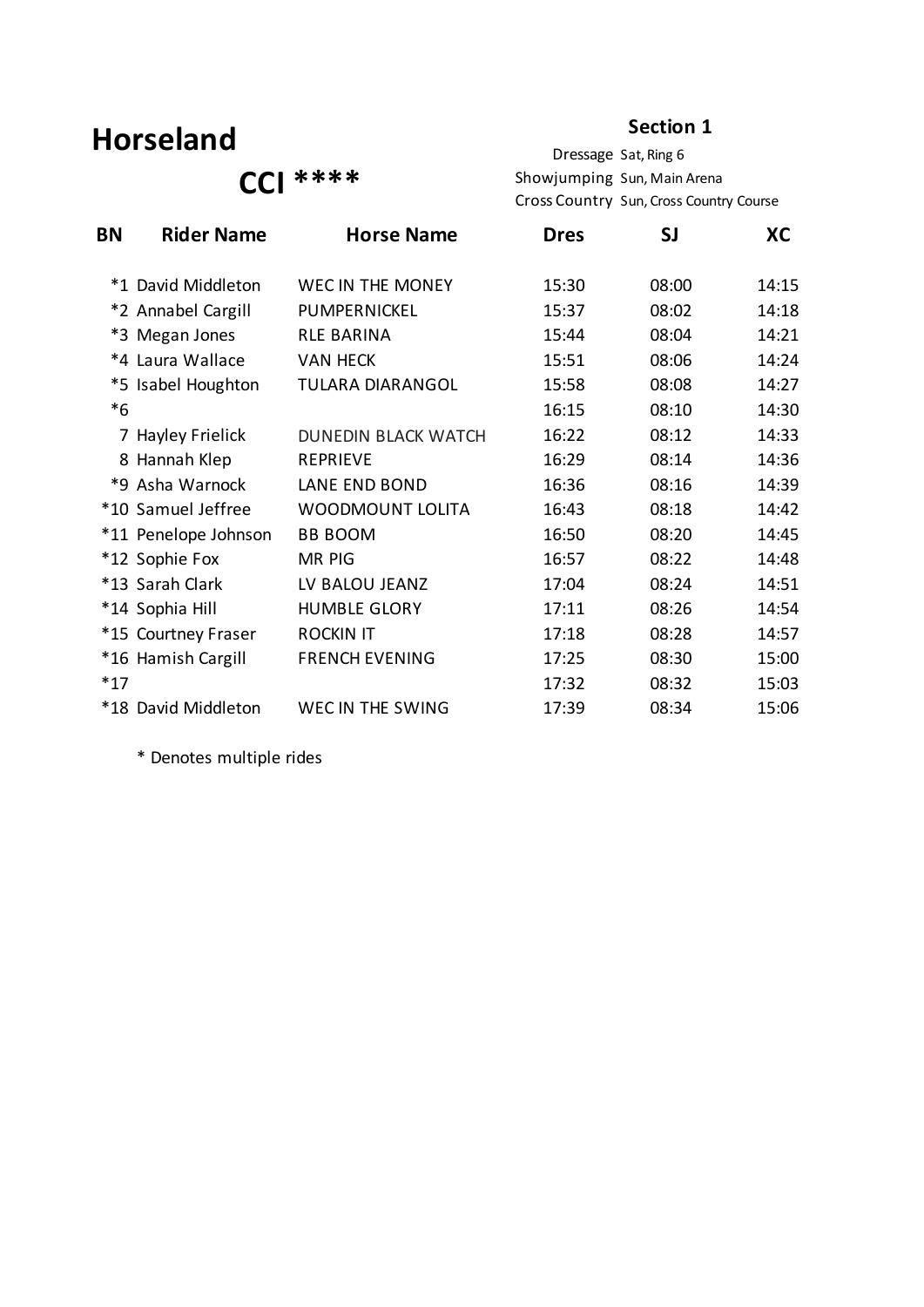### **Horseland**

#### **Section 2**

 **CCI \*\*\***

Dressage Sat, Ring 6 Showjumping Sun, Main Arena Cross Country Sun, Cross Country Course

| BN    | <b>Rider Name</b>     | <b>Horse Name</b>        | <b>Dres</b> | SJ    | XC    |
|-------|-----------------------|--------------------------|-------------|-------|-------|
|       | *24 Lily Wickenden    | <b>EA BERLIN</b>         | 13:00       | 09:10 | 13:30 |
|       | *25 David Middleton   | <b>WEC IN THE BREEZE</b> | 13:07       | 09:12 | 13:32 |
| $*26$ |                       |                          | 13:14       | 09:14 | 13:34 |
|       | *27 Wilhelm Enzinger  | <b>CAIRO XTREME</b>      | 13:21       | 09:16 | 13:36 |
|       | *28 Georgia Tivendale | <b>STAR ALLURE</b>       | 13:28       | 09:18 | 13:38 |
| 29    |                       |                          | 13:35       | 09:20 | 13:40 |
| $*30$ |                       |                          | 13:42       | 09:22 | 13:42 |
|       | 31 Katrina Wallis     | <b>LORD RUPERT</b>       | 13:49       | 09:24 | 13:44 |
|       | 32 Sophie Kelly       | <b>GRANDJANY</b>         | 13:56       | 09:26 | 13:46 |
|       | *33 Charlotte Curwen  | LP JANVIER               | 14:13       | 09:28 | 13:48 |
|       | *34 Samuel Jeffree    | <b>KENLOCK CADILLAC</b>  | 14:20       | 09:30 | 13:50 |
|       | 35 Jessica Cocks      | PUNCHING IN A DREAM      | 14:27       | 09:32 | 13:52 |
|       | *36 Sophie Bennett    | <b>BVLGARI</b>           | 14:34       | 09:34 | 13:54 |
|       | *37 Bessie Dimery     | <b>SANDHILLS STYLE</b>   | 14:41       | 09:36 | 13:56 |
|       | *38 Hannah Klep       | <b>TULARA CHICOUVE</b>   | 14:48       | 09:38 | 13:58 |
|       | *39 Leesa Clausing    | <b>WILLTONY GARNETT</b>  | 14:55       | 09:40 | 14:00 |
|       | *40 Lily Wickenden    | <b>FUERST SENSATION</b>  | 15:02       | 09:42 | 14:02 |

\* Denotes multiple rides

10 Minute break in dressage between riders 32 and 33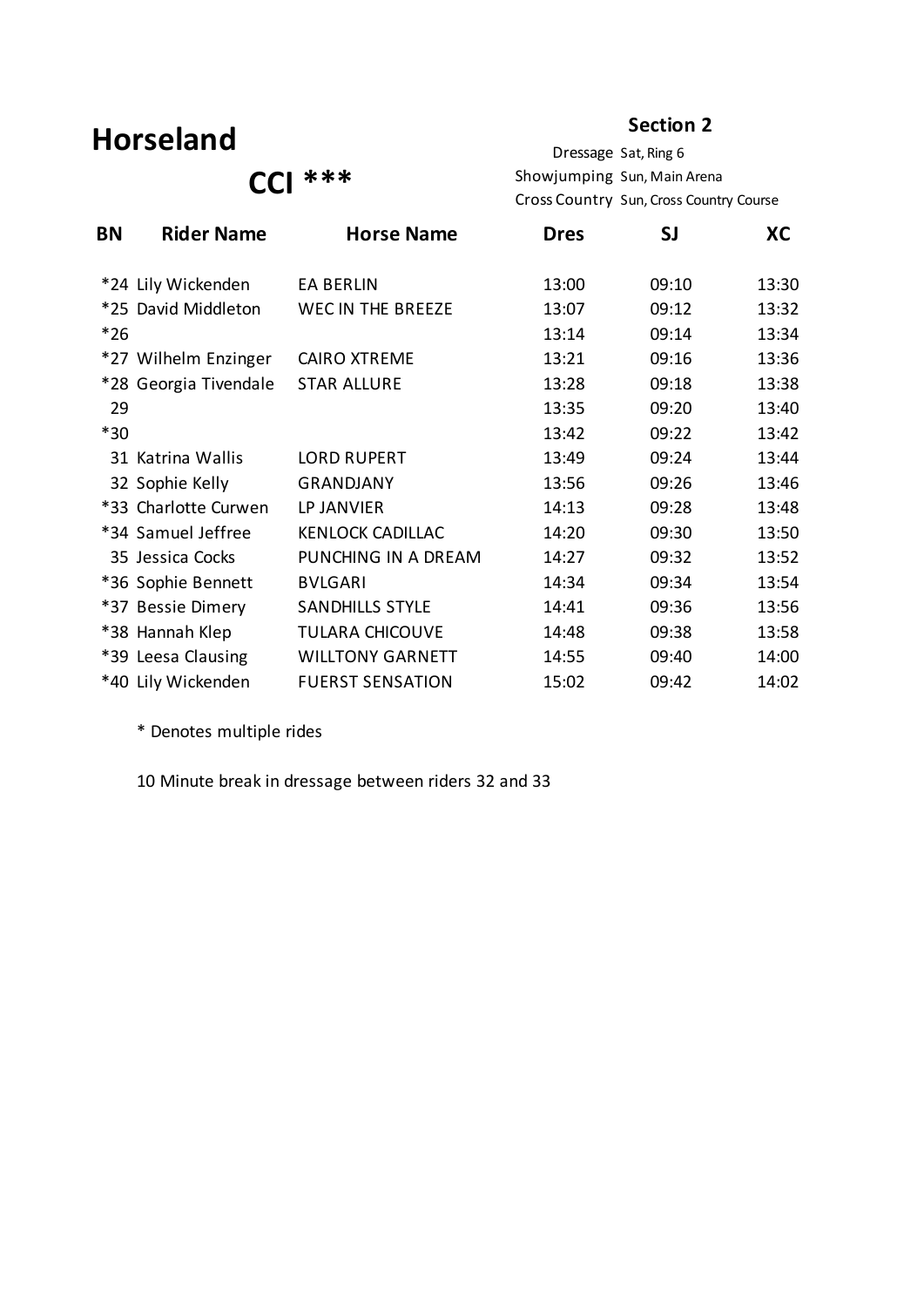### **Horseland**

#### **Section 3**

## **CCI \*\*\* Long**

Dressage Fri, Ring 6 Showjumping Sun, Main Arena Cross Country Sat, Cross Country Course

| <b>BN</b> | <b>Rider Name</b>   | <b>Horse Name</b>          | <b>Dres</b> | SJ    | XC    |
|-----------|---------------------|----------------------------|-------------|-------|-------|
|           | *44 Megan Jones     | <b>TOULANDO</b>            | 15:15       | 09:44 | 11:00 |
|           | 45 Kirilee Hosier   | <b>AEA FLYNN</b>           | 15:22       | 09:46 | 11:02 |
|           | 46 Katie Taliana    | REVELWOOD WYNSTON STREET   | 15:29       | 09:48 | 11:04 |
|           | *47 Murray Lamperd  | <b>SECRET MOJO</b>         | 15:36       | 09:50 | 11:06 |
|           | *48 Isabel Houghton | <b>BLOOMFIELD RODERICK</b> | 15:43       | 09:52 | 11:08 |
|           | *49 Yona Lloyd      | <b>BALLAHOWE AYURVEDIC</b> | 15:50       | 09:54 | 11:10 |
|           | *50 Charlotte Lalak | <b>FINCH FARM NELSON</b>   | 15:57       | 09:56 | 11:12 |
|           | *51 Hamish Cargill  | <b>FAIRBANKS CASINO</b>    | 16:04       | 09:58 | 11:14 |
|           | *52 Megan Jones     | <b>GUHR</b>                | 16:11       | 10:00 | 11:16 |
|           | *53 Samuel Jeffree  | KOYUNA TACTICIAN           | 16:18       | 10:02 | 11:18 |
|           |                     |                            |             |       |       |

\* Denotes multiple rides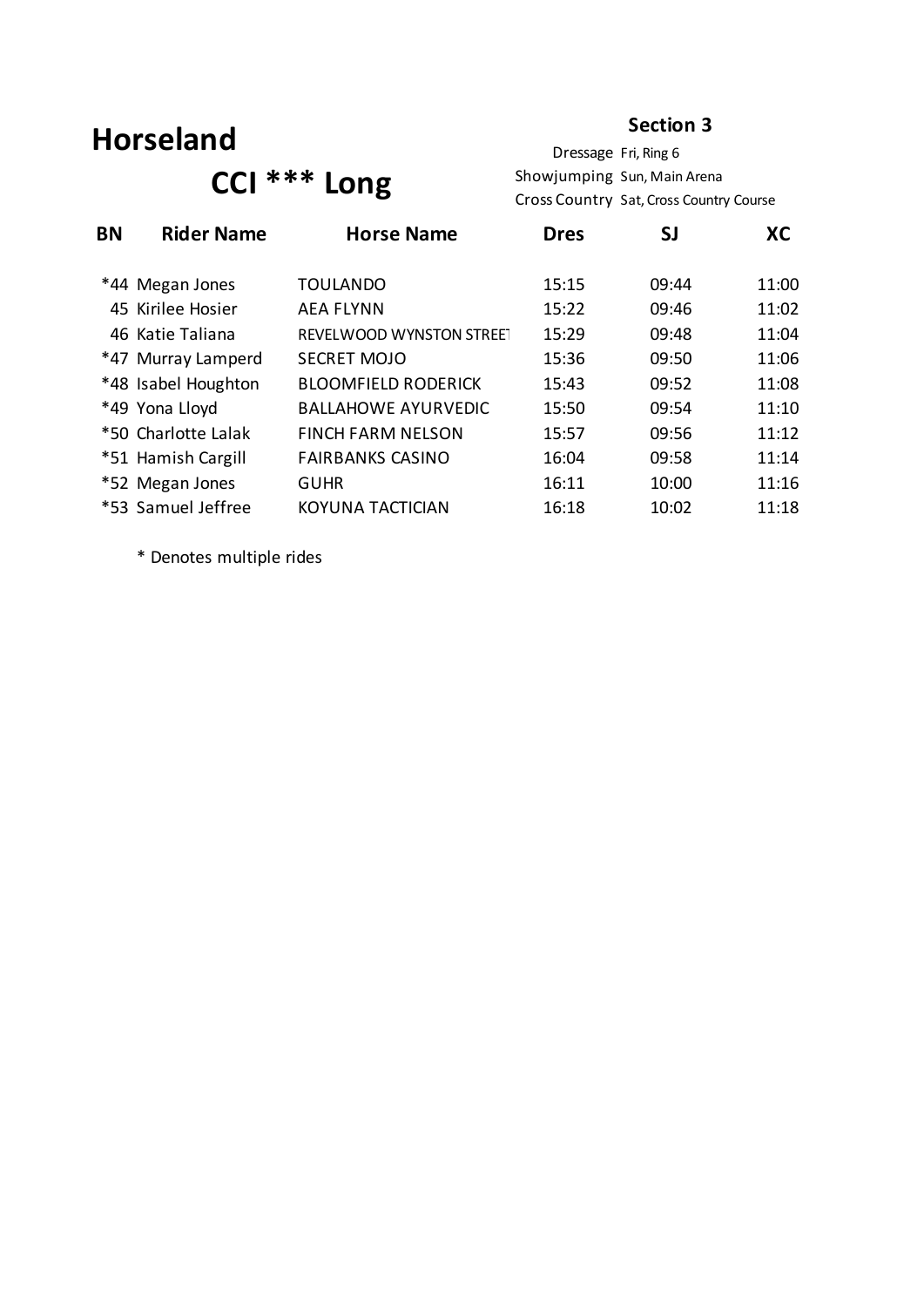#### **Section 4**

**CCI \*\***

Dressage Sat, Ring 6 Showjumping Sun, Main Arena Cross Country Sun, Cross Country Course

| <b>BN</b> | <b>Rider Name</b>                        | <b>Horse Name</b>           | <b>Dres</b> | SJ    | XC    |
|-----------|------------------------------------------|-----------------------------|-------------|-------|-------|
|           | *57 Katie Slocombe                       | <b>ARCHERY MISS</b>         | 08:00       | 10:20 | 12:25 |
|           | 58 Jasmine Dillon                        | <b>VINCHENZO</b>            | 08:07       | 10:22 | 12:26 |
|           | 59 Kate Bromley                          | VANGUARD                    | 08:14       | 10:24 | 12:27 |
|           | 60 Carrie Jones                          | THE REAL SLIM SHADY         | 08:21       | 10:26 | 12:28 |
|           | *61 Chloe Jong                           | <b>COPPER BOY</b>           | 08:28       | 10:28 | 12:29 |
|           | 62 Natalie Davies                        | <b>EQUINEAFFAIR ECLIPSE</b> | 08:35       | 10:30 | 12:30 |
|           | *63 Asha Warnock                         | ALHAMBRA CALLIGRAPHY        | 08:42       | 10:32 | 12:31 |
| $*64$     |                                          |                             | 08:49       | 10:34 | 12:32 |
|           | 65 Alice Embry                           | <b>SPANNER COLLUSION</b>    | 08:56       | 10:36 | 12:33 |
|           | 66 Sharni Stewart                        | <b>JENJAN LOUVE</b>         | 09:03       | 10:38 | 12:34 |
|           | 67 Laura Hercules                        | <b>FRIDAY STREET</b>        | 09:10       | 10:40 | 12:35 |
|           | *68 Matilda Mccarroll                    | VALENTHYME                  | 09:17       | 10:42 | 12:36 |
|           | *69 Samuel Jeffree                       | <b>EQUUS HELENIK</b>        | 09:24       | 10:44 | 12:37 |
|           | *70 Amber Mactaggart                     | <b>DASH OF ELEGANCE</b>     | 09:31       | 10:46 | 12:38 |
|           | 71 Katrina Wallis                        | <b>HARROLD ESQUIRE</b>      | 09:38       | 10:48 | 12:39 |
|           | 72 Chelsea Priestley                     | SOUTHERN SANDRO STERN       | 09:45       | 10:50 | 12:40 |
|           | 73 Charlie King                          | <b>COUNTRY STAR</b>         | 09:52       | 10:52 | 12:41 |
|           | 74 Juana Andreou                         | <b>HIGH VALLEY</b>          | 09:59       | 10:54 | 12:42 |
| 75        |                                          |                             | 10:16       | 10:56 | 12:43 |
|           | *76 Simon Tainsh                         | <b>DANSON LINCOLN</b>       | 10:23       | 10:58 | 12:44 |
|           | *77 Emily Anker                          | <b>KANANDALE MR K</b>       | 10:30       | 11:00 | 12:45 |
|           | *78 Paul Buckland                        | <b>EP LIGHTNING</b>         | 10:37       | 11:02 | 12:46 |
|           | *79 Darcy Vinycomb                       | <b>SET IN STONE</b>         | 10:44       | 11:04 | 12:47 |
|           | *80 Stacey Briggs                        | <b>MARENGO VALENTINO</b>    | 10:51       | 11:06 | 12:48 |
|           | *81 Bronte Bravo                         | <b>ALTONA</b>               | 10:58       | 11:08 | 12:49 |
|           | *82 Briony Deeker-fradd BALLAHOWE ON ICE |                             | 11:05       | 11:10 | 12:50 |
|           | 83 Lisa North                            | MAGICAL MYSTICAL MERLIN     | 11:12       | 11:12 | 12:51 |
|           | *84 Ben Tyson                            | NAWARRAH PARK SPOT THE FOX  | 11:19       | 11:14 | 12:52 |
|           | *85 Manon Schey                          | RLE CAVALIER VIVENDI        | 11:26       | 11:16 | 12:53 |

\* Denotes multiple rides

10 Minute break in dressage between riders 74 and 75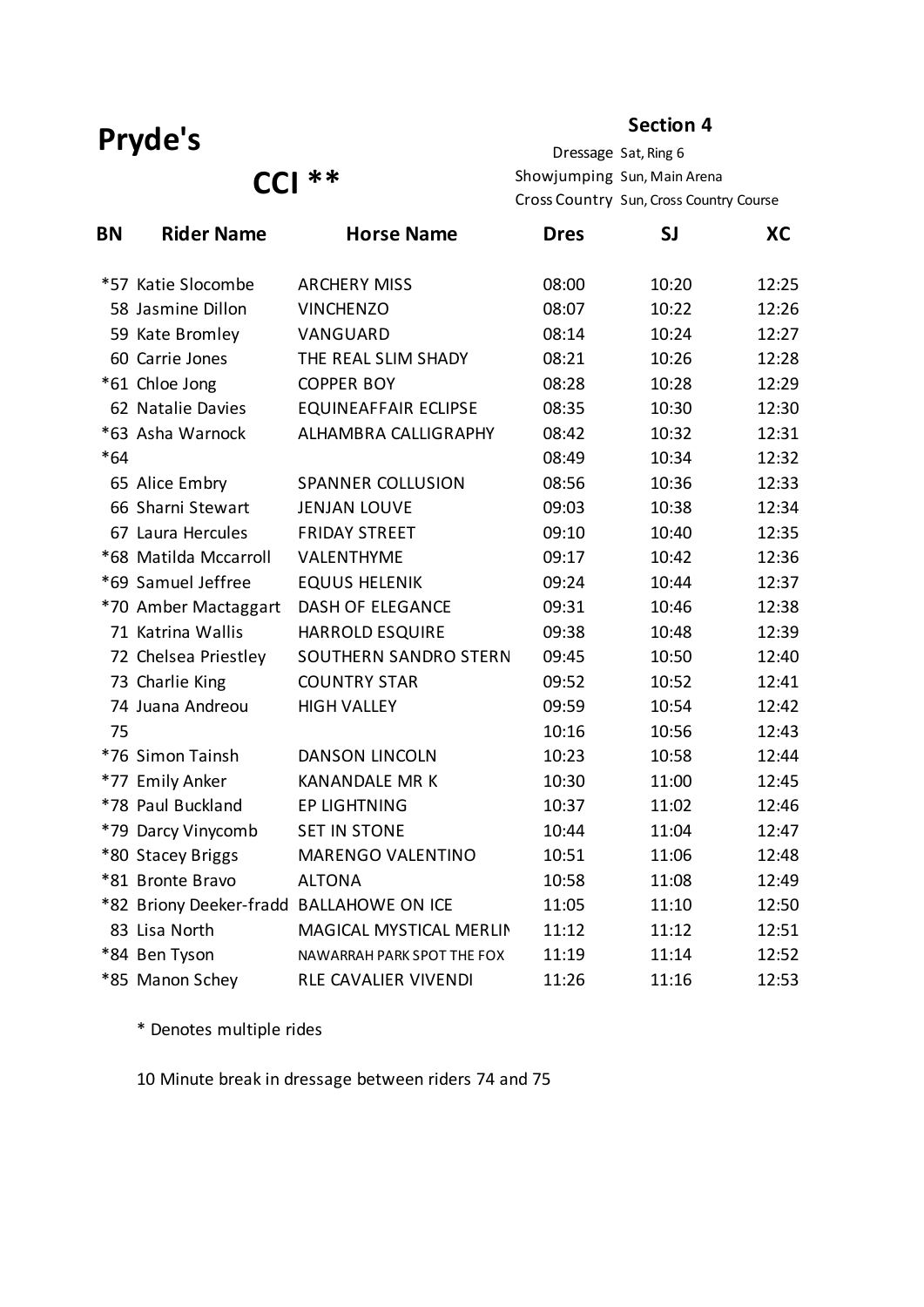#### **Section 5**

**CCI \*\***

Dressage Sat, Ring 5 Showjumping Sun, Main Arena Cross Country Sun, Cross Country Course

| <b>BN</b> | <b>Rider Name</b>    | <b>Horse Name</b>               | <b>Dres</b> | SJ    | XC    |
|-----------|----------------------|---------------------------------|-------------|-------|-------|
|           | 89 Sara-jane Vaughan | SOLITAIRE PK EXCLUSIVE ALIBI    | 13:00       | 11:20 | 12:54 |
|           | *90 Manon Schey      | <b>NORTHERN FARRINGTON</b>      | 13:07       | 11:22 | 12:55 |
|           | *91 Hannah Bird      | <b>EMMAVILLE DESIRE</b>         | 13:14       | 11:24 | 12:56 |
|           | *92 Samuel Jeffree   | <b>WIMBORNE CONJUROR</b>        | 13:21       | 11:26 | 12:57 |
|           | *93 Rochelle Adams   | <b>MR OPOSTROPHE</b>            | 13:28       | 11:28 | 12:58 |
|           | *94 Natalie Umbers   | LETS FANTASTICA                 | 13:35       | 11:30 | 12:59 |
|           | *95 Jessica Grosmann | <b>INCLINE PARK REMEMBRANCE</b> | 13:42       | 11:32 | 13:00 |
|           | *96 Penelope Johnson | <b>PROSECCO</b>                 | 13:49       | 11:34 | 13:01 |
|           | *97 Fleur Timmins    | DE LAGO WARRIOR                 | 13:56       | 11:36 | 13:02 |
|           | 98 Sheridan Wilson   | PATANGA LODGE MERCURY           | 14:03       | 11:38 | 13:03 |
|           | 99 Helen Diacono     | <b>LOLA WAY</b>                 | 14:10       | 11:40 | 13:04 |
| 100       |                      |                                 | 14:17       | 11:42 | 13:05 |
|           | *101 Teegan Ashby    | MAGIC MUSHROOM TAE              | 14:24       | 11:44 | 13:06 |
|           | 102 Leah Rodwell     | <b>ALMANCIL</b>                 | 14:41       | 11:46 | 13:07 |
|           | *103 Manon Schey     | <b>BELLHAVEN MATILDA</b>        | 14:48       | 11:48 | 13:08 |
|           | *104 Tess Morrow     | NAWARRAH PARK DARK STAR         | 14:55       | 11:50 | 13:09 |
|           | 105 Chelsea Clarke   | HIGHFIELD CHIQUITAS CHICO       | 15:02       | 11:52 | 13:10 |
|           | *106 Bronte Bravo    | <b>CARISBROOKE SHOWTIME</b>     | 15:09       | 11:54 | 13:11 |
|           | *107 Sarah Clark     | <b>CASALLIA S</b>               | 15:16       | 11:56 | 13:12 |
|           | *108 Samantha Cesnik | <b>QUICK JUSTICE</b>            | 15:23       | 11:58 | 13:13 |
|           | *109 Shaun Mealmaker | <b>CARADOC EGO Z</b>            | 15:30       | 12:00 | 13:14 |
|           | *110 Robyn Brown     | <b>IM BOBBY TOO</b>             | 15:37       | 12:02 | 13:15 |
|           | *111 Juliette Darby  | <b>SECRET LIASON</b>            | 15:44       | 12:04 | 13:16 |
|           | *112 Samuel Jeffree  | <b>SANTORO</b>                  | 15:51       | 12:06 | 13:17 |
|           | *113 Chloe Brooks    | <b>CAUGHT IN THE BREEZE</b>     | 15:58       | 12:08 | 13:18 |
|           | *114 Katie Slocombe  | <b>EMMALENE</b>                 | 16:05       | 12:10 | 13:19 |
|           | 115 Belle Morrow     | THRU THE MIST                   | 16:12       | 12:12 | 13:20 |
|           | 116 Stacey Tucker    | <b>TULLOWS TOUCH O FROST</b>    | 16:19       | 12:14 | 13:21 |

\* Denotes multiple rides

10 Minute break in dressage between riders 101 and 102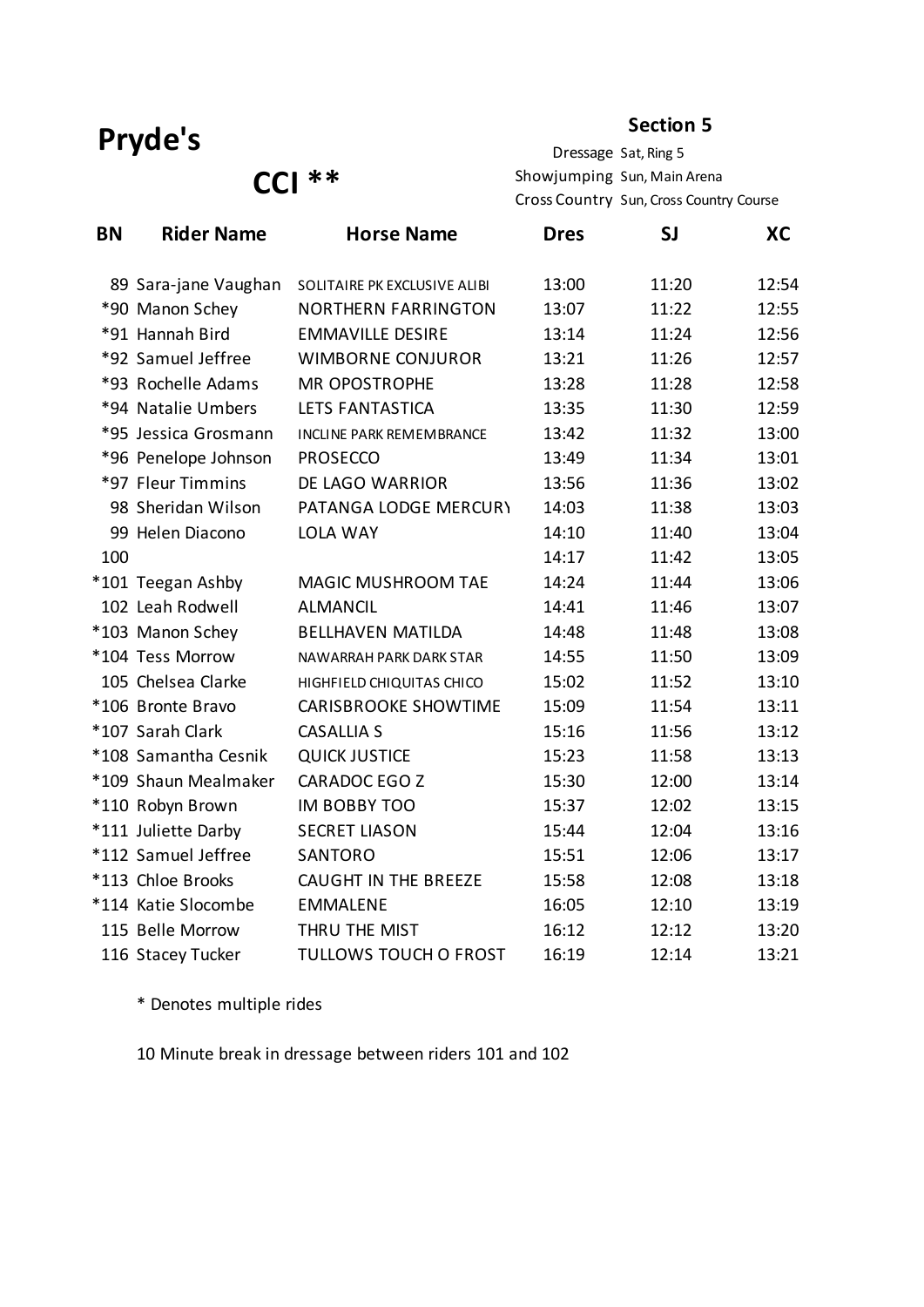#### **Section 6**

# **CCI \*\* Long**

Dressage Fri, Ring 6 Showjumping Sun, Main Arena Cross Country Sat, Cross Country Course

| <b>BN</b> | <b>Rider Name</b>     | <b>Horse Name</b>          | <b>Dres</b> | <b>SJ</b> | XC    |
|-----------|-----------------------|----------------------------|-------------|-----------|-------|
|           | *120 Penelope Johnson | KILARNEY RISE KING JULIEN  | 14:00       | 12:20     | 11:30 |
|           | *121 Samantha Cesnik  | <b>GRAFTANGO</b>           | 14:07       | 12:22     | 11:32 |
|           | 122 Edward Wakatama   | <b>GLAMORGAN BY DESIGN</b> | 14:14       | 12:24     | 11:34 |
|           | *123 Julie Bramucci   | <b>RAFIKI CIELO</b>        | 14:21       | 12:26     | 11:36 |
|           | *124 Jessica Grosmann | <b>CIL DARA DEXTER</b>     | 14:28       | 12:28     | 11:38 |
|           | *125 Yona Lloyd       | <b>CARLYLE PARK BRAVO</b>  | 14:35       | 12:30     | 11:40 |
|           | *126 Edward Darby     | DAWN OF THE DAY            | 14:42       | 12:32     | 11:42 |
|           | *127 Charlotte Lalak  | <b>LEGOLAS KPH</b>         | 14:49       | 12:34     | 11:44 |
|           | *128 Penelope Johnson | <b>STREET LIGHTS</b>       | 14:56       | 12:36     | 11:46 |

\* Denotes multiple rides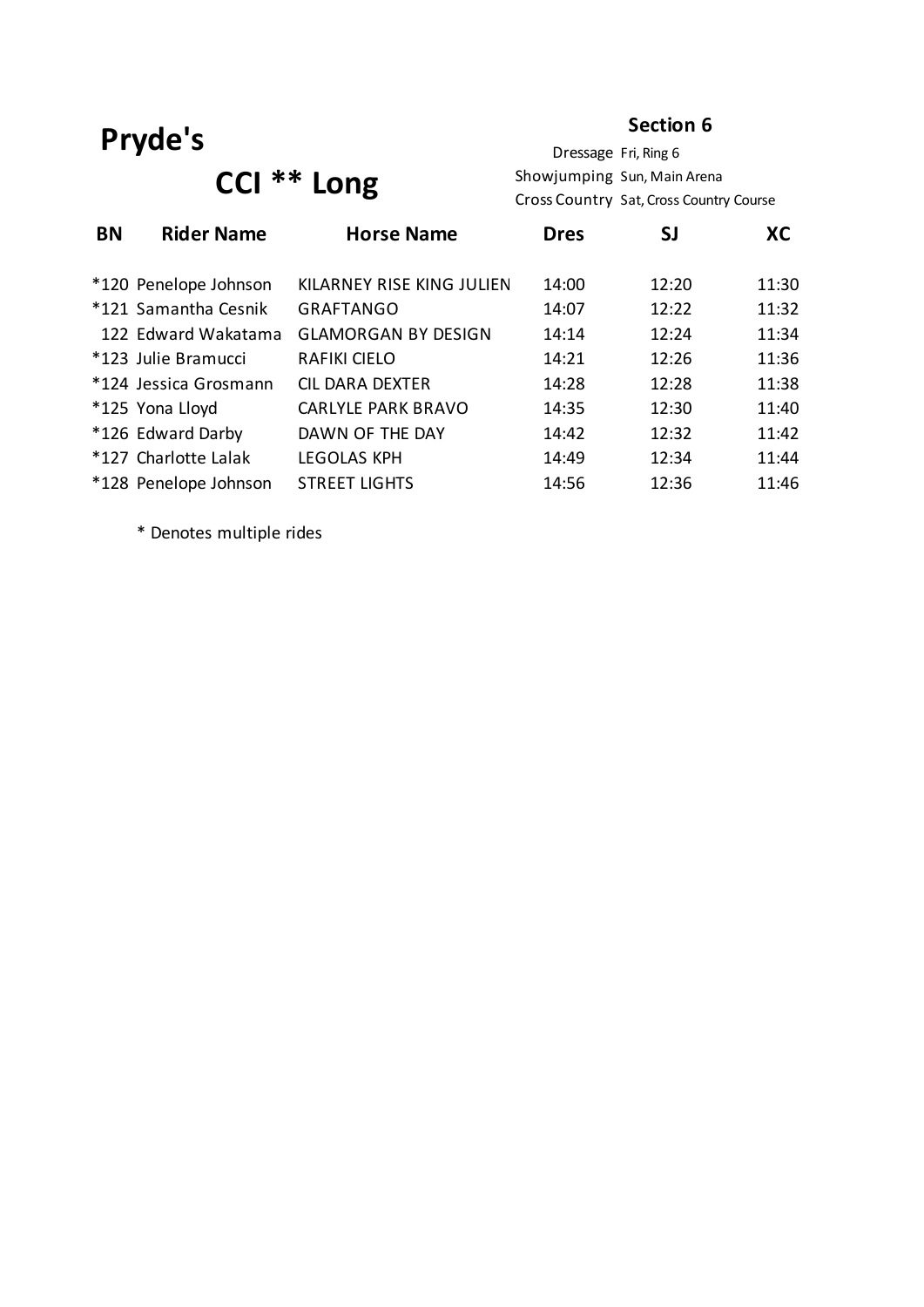## **Genesis Motors Isuzu UTE CCN \***

#### **Section 7**

Dressage Sat, Ring 7 Showjumping Sun, Main Arena Cross Country Sun, Cross Country Course

| <b>BN</b> | <b>Rider Name</b>       | <b>Horse Name</b>                                | <b>Dres</b> | SJ    | XC    |
|-----------|-------------------------|--------------------------------------------------|-------------|-------|-------|
| 132       |                         |                                                  | 08:00       | 13:00 | 10:55 |
|           | 133 Samantha Young      | PATANGA LODGE CISCO DELAGO                       | 08:06       | 13:02 | 10:56 |
|           | 134 Heather Ford        | <b>ISLE OF TUSCANY</b>                           | 08:12       | 13:04 | 10:57 |
|           | 135 Alexis Bellingham   | <b>BINKLE PARK PULP FICTION</b>                  | 08:18       | 13:06 | 10:58 |
|           |                         | *136 Taneisha Chippindall KELSHAR THE PROSPECTOR | 08:24       | 13:08 | 10:59 |
|           | *137 Wilhelm Enzinger   | <b>BEE BEE DEEVA</b>                             | 08:30       | 13:10 | 11:00 |
|           | *138 Miranda Darby      | PHILLIPA DAY                                     | 08:36       | 13:12 | 11:01 |
|           | *139 Abigail Hobbs      | <b>ELIGO</b>                                     | 08:42       | 13:14 | 11:02 |
|           | *140 Christopher Height | PRINCE ALFRED                                    | 08:48       | 13:16 | 11:03 |
|           | *141 Claire Rowan       | <b>TRULY EFFECTIVE</b>                           | 08:54       | 13:18 | 11:04 |
|           | 142 Hayley Womersley    | <b>BARE ESSENTIALS</b>                           | 09:00       | 13:20 | 11:05 |
|           | 143 Tahlia Pursell      | <b>ASTRO NZPH</b>                                | 9:16        | 13:22 | 11:06 |
|           | *144 Georgia Tivendale  | <b>BELLEVUE HILL</b>                             | 9:22        | 13:24 | 11:07 |
|           | *145 Alice Darby        | <b>MOON DAY</b>                                  | 9:28        | 13:26 | 11:08 |
|           | 146 Asher Jackson       | <b>BB MOULIN ROUGE</b>                           | 9:34        | 13:28 | 11:09 |
|           | 147 Angus Wilkinson     | <b>HERONWATER ATTICUS</b>                        | 9:40        | 13:30 | 11:10 |
|           | *148 Chloe Jong         | <b>DONT HATER THE NATER</b>                      | 9:46        | 13:32 | 11:11 |
|           | 149 James Deacon        | <b>DEL SEQUOIA</b>                               | 9:52        | 13:34 | 11:12 |
|           | *150 Tarli Preston      | <b>SOUTHERN BARTOK</b>                           | 9:58        | 13:36 | 11:13 |
|           | *151 Natalie Davies     | <b>JAYBEE BALAGIO</b>                            | 10:04       | 13:38 | 11:14 |
|           | *152 Asha Warnock       | <b>KELDAM VALOU</b>                              | 10:10       | 13:40 | 11:15 |
| *153      |                         |                                                  | 10:16       | 13:42 | 11:16 |

\* Denotes multiple rides

10 Minute break in dressage between riders 142 and 143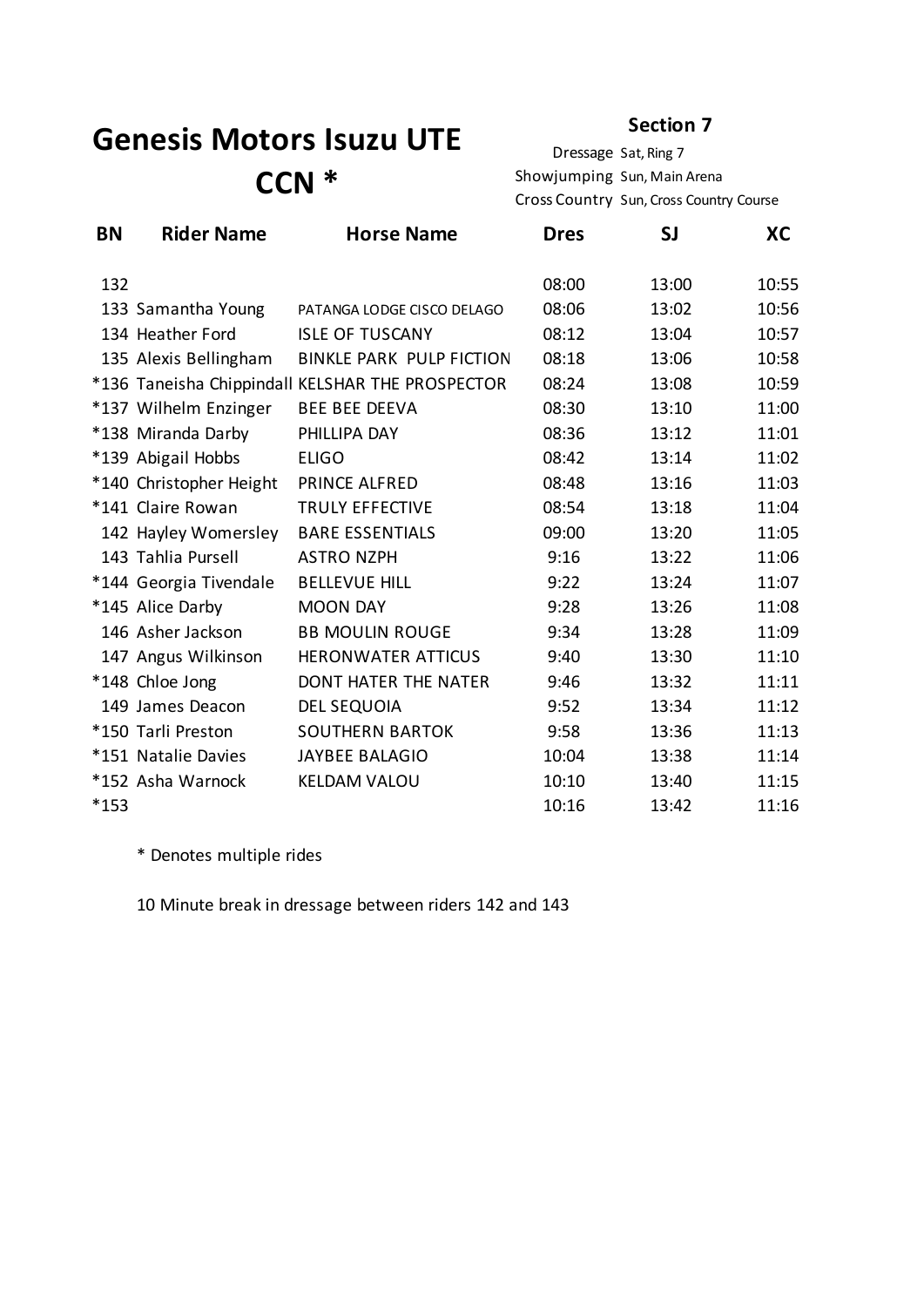## **Genesis Motors Isuzu UTE CCN \***

#### **Section 8**

Dressage Sat, Ring 7 Showjumping Sun, Main Arena Cross Country Sun, Cross Country Course

| <b>BN</b> | <b>Rider Name</b>                   | <b>Horse Name</b>                               | <b>Dres</b> | SJ    | XC    |
|-----------|-------------------------------------|-------------------------------------------------|-------------|-------|-------|
|           | *158 Teegan Ashby                   | <b>MAGIC MIKE TAE</b>                           | 12:30       | 14:00 | 11:17 |
|           | 159 Claire Nitschke                 | <b>WEST SIDE VISION</b>                         | 12:36       | 14:02 | 11:18 |
|           | *160 Matilda Mccarroll              | KIRBY PARK MASQUERADE                           | 12:42       | 14:04 | 11:19 |
|           | 161 Taleah Cameron                  | EQUINEAFFAIR BLACKJACK                          | 12:48       | 14:06 | 11:20 |
|           | 162 Leah Simmons                    | <b>REMI FIDELIO</b>                             | 12:54       | 14:08 | 11:21 |
|           | *163 Briony Deeker-fradd CHARLEVOIX |                                                 | 13:00       | 14:10 | 11:22 |
|           | 164 Kelly Ranford                   | <b>LEVITATE</b>                                 | 13:06       | 14:12 | 11:23 |
|           | 165 Ella Sevior                     | <b>CLASS ACTION LP</b>                          | 13:12       | 14:14 | 11:24 |
|           | *166 Christopher Height             | <b>ROSSATIN</b>                                 | 13:18       | 14:16 | 11:25 |
|           | 167 Rebekah Staindl                 | <b>ACACIA RIDGE RILEY</b>                       | 13:24       | 14:18 | 11:26 |
|           | 168 Stephen Knight                  | <b>BALLAHOWE ALENDRO</b>                        | 13:30       | 14:20 | 11:27 |
|           | 169 Caitlin Ward                    | <b>CHARDALE JETT</b>                            | 13:36       | 14:22 | 11:28 |
|           | 170 Andrew Henneken                 | <b>GNOTUK DUBLIN</b>                            | 13:42       | 14:24 | 11:29 |
|           | 171 Nina Clarke                     | LP JIMSON R                                     | 13:48       | 14:26 | 11:30 |
|           | 172 Annabel Cargill                 | <b>COLLETTE D</b>                               | 13:54       | 14:28 | 11:31 |
|           |                                     | 173 Caitlyn Worthington ROCKINGHAM SECOND GUESS | 14:10       | 14:30 | 11:32 |
|           | 174 Sarah Tipping                   | <b>SANDRIAD</b>                                 | 14:16       | 14:32 | 11:33 |
|           | 175 Racheal Beath                   | <b>SPLASH OF CLASS</b>                          | 14:22       | 14:34 | 11:34 |
|           | 176 Rebecca Barling                 | <b>WILLTONY GRAND ILLUSION</b>                  | 14:28       | 14:36 | 11:35 |
|           | *177 Georgia Tivendale              | <b>GAINSBOROUGH JACK</b>                        | 14:34       | 14:38 | 11:36 |
|           | 178 Avril Charman                   | ANNABELLA                                       | 14:40       | 14:40 | 11:37 |
|           | *179 Wilhelm Enzinger               | <b>EPIC XTREME</b>                              | 14:46       | 14:42 | 11:38 |
|           | *180 Natalie Davies                 | <b>PAROLE E</b>                                 | 14:52       | 14:44 | 11:39 |
|           | 181 Georgina Birrell                | <b>TERMINAL VELOCITY</b>                        | 14:58       | 14:46 | 11:40 |

\* Denotes multiple rides

10 Minute break in dressage between riders 172 and 173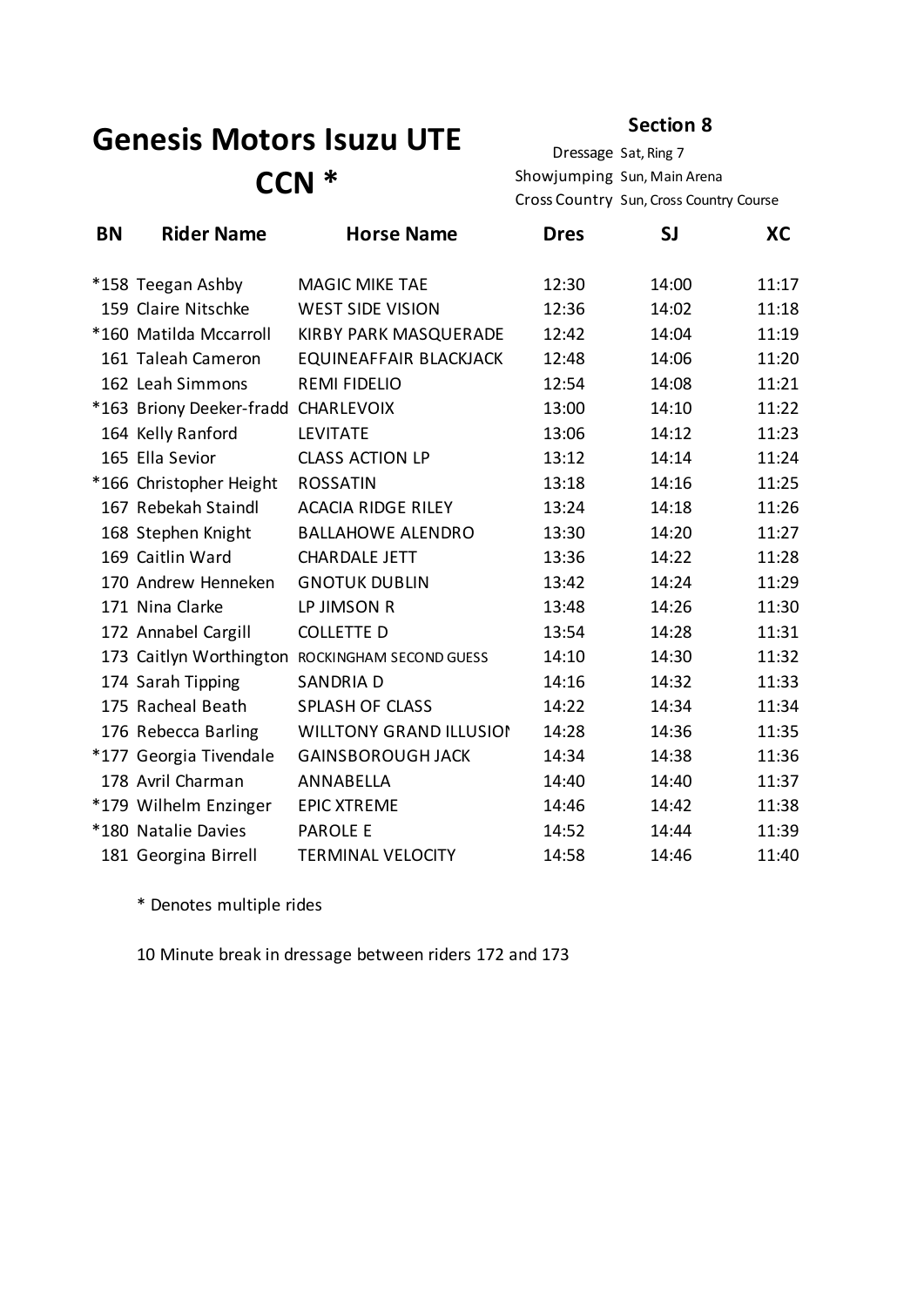## **Off The Track CCN \***

#### **Section 9**

Dressage Sat, Ring 4 Showjumping Sun, Main Arena Cross Country Sun, Cross Country Course

| <b>BN</b> | <b>Rider Name</b>                    | <b>Horse Name</b>              | <b>Dres</b> | <b>SJ</b> | XC    |
|-----------|--------------------------------------|--------------------------------|-------------|-----------|-------|
|           | *184 Carly Heislers                  | <b>MA DI TAU</b>               | 13:00       | 15:00     | 11:40 |
|           | *185 Kyle Kroeger                    | PATANGA LODGE BENTLEY          | 13:06       | 15:02     | 11:41 |
|           | *186 Bessie Dimery                   | <b>CALL ME TIM</b>             | 13:12       | 15:04     | 11:42 |
|           | *187 Mia Bartlett                    | <b>AURUM STRATUM</b>           | 13:18       | 15:06     | 11:43 |
|           | 188 Adrian Bright                    | <b>SUMMER ROCK</b>             | 13:24       | 15:08     | 11:44 |
|           | 189 Fiona Fox                        | PEEK A BOO                     | 13:30       | 15:10     | 11:45 |
|           | *190 Sydney Wenn                     | <b>STAGE FRIGHT</b>            | 13:36       | 15:12     | 11:46 |
|           | 191 Nicolette Rippon                 | <b>KOKO OPAPA</b>              | 13:42       | 15:14     | 11:47 |
|           | 192 Hannah Schey                     | <b>HIGH DEMANDS</b>            | 13:48       | 15:16     | 11:48 |
|           | *193 Jasmyn Beesley                  | <b>ELLA AZURE</b>              | 13:54       | 15:18     | 11:49 |
| 194       |                                      |                                | 14:00       | 15:20     | 11:50 |
|           | 195 Stuart Walker                    | <b>EXAGGERATION</b>            | 14:06       | 15:22     | 11:51 |
|           | 196 Jaime Keenan                     | <b>FIRE TRUCK</b>              | 14:12       | 15:24     | 11:52 |
|           | 197 Annabelle Ennis-wer ITS OVERCAST |                                | 14:18       | 15:26     | 11:53 |
|           | *198 Maddy Kitto                     | MY FRIEND JACK                 | 14:24       | 15:28     | 11:54 |
|           | 199 Laura Bell                       | <b>OLD BILL</b>                | 14:40       | 15:30     | 11:55 |
| 200       |                                      |                                | 14:46       | 15:32     | 11:56 |
|           | 201 Chloe Synnott                    | <b>SURGE AHEAD</b>             | 14:52       | 15:34     | 11:57 |
|           | 202 Sophie Carroll                   | <b>TULLY DANCER</b>            | 14:58       | 15:36     | 11:58 |
|           | 203 Dannielle Mckeon                 | <b>UNDERSTUDY</b>              | 15:04       | 15:38     | 11:59 |
|           | 204 Rita brooke De bon               | <b>VELVET WELL FIT RETURNS</b> | 15:10       | 15:40     | 12:00 |
|           | 205 Joanne Watson                    | ZIGGY GOLD DUST                | 15:16       | 15:42     | 12:01 |
|           | *206 Jaimie Stichel                  | TOTO WOLF J                    | 15:22       | 15:44     | 12:02 |
|           | 207 Tessa Artis                      | <b>WORTHASHOT</b>              | 15:28       | 15:46     | 12:03 |
|           | 208 Taleah Cameron                   | <b>IMPECCABLE</b>              | 15:34       | 15:48     | 12:04 |
|           | *209 Kyle Kroeger                    | SQUIDWARD                      | 15:40       | 15:50     | 12:05 |
|           | 210 Wilhelm Enzinger                 | <b>INNAMINNY</b>               | 15:46       | 15:52     | 12:06 |

\* Denotes multiple rides

10 Minute break in dressage between riders 198 and 199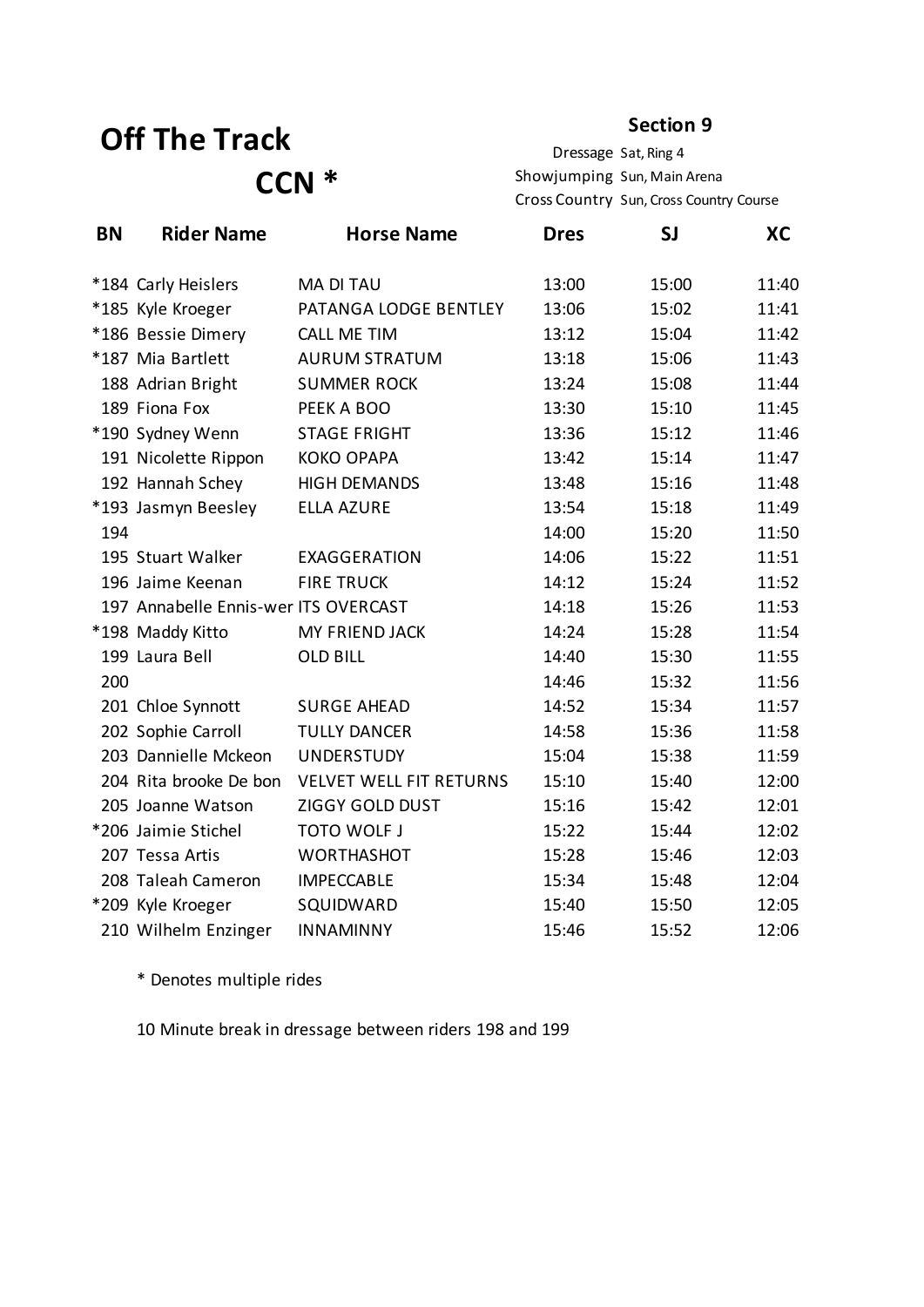#### **Section 10**

Dressage Sat, Ring 3 Showjumping Sun, Sand Ring 1 Cross Country Sun, Cross Country Course

| <b>BN</b> | <b>Rider Name</b>                  | <b>Horse Name</b>            | <b>Dres</b> | SJ    | XC    |
|-----------|------------------------------------|------------------------------|-------------|-------|-------|
|           | 214 Paula Pilkington               | WATERY GULLY SPLASHOFCOLOU   | 13:00       | 10:00 | 08:00 |
|           | *215 Katie Slocombe                | WILLUNGA ROYAL CASTAN/       | 13:06       | 10:02 | 08:01 |
|           | 216 Bianca Karp                    | <b>PIZARROS GOLD</b>         | 13:12       | 10:04 | 08:02 |
|           | *217 Marnie Jackson                | MEANWHILE ASTRO MAN          | 13:18       | 10:06 | 08:03 |
|           | *218 Simon Tainsh                  | KINGDOM COME                 | 13:24       | 10:08 | 08:04 |
|           | *219 Ella Oszczypok                | <b>HISTORY</b>               | 13:30       | 10:10 | 08:05 |
|           | 220 Zoe Weinberg                   | <b>HEIST</b>                 | 13:36       | 10:12 | 08:06 |
|           | 221 Jacinta West                   | <b>GINSECCO</b>              | 13:42       | 10:14 | 08:07 |
|           | *222 Prue Calvert                  | <b>FIEDLERITE</b>            | 13:48       | 10:16 | 08:08 |
| *223      |                                    |                              | 13:54       | 10:18 | 08:09 |
|           | 224 Isabella O'donnell-fe COURTIER |                              | 14:00       | 10:20 | 08:10 |
|           | *225 Robyn Brown                   | <b>STRATHMORE</b>            | 14:06       | 10:22 | 08:11 |
|           | 226 Georgia Lovelock               | MELISSANDRE                  | 14:12       | 10:24 | 08:12 |
|           | 227 J'aime Mallon                  | <b>ESB GOLDEN CHUCKLE</b>    | 14:18       | 10:26 | 08:13 |
|           | 228 Simon Mamouney                 | <b>WELLINGTON</b>            | 14:24       | 10:28 | 08:14 |
|           | 229 Kylie Robert                   | <b>CARTE BLANCHE</b>         | 14:40       | 10:30 | 08:15 |
|           | 230 Jessica Cassels                | <b>CASKIN PARK RUBY MAY</b>  | 14:46       | 10:32 | 08:16 |
|           | 231 Imogen Bergin                  | <b>DEEJAY VIENNA</b>         | 14:52       | 10:34 | 08:17 |
|           | 232 Jarrah Beaton                  | <b>ESTRELLAS REMARKABLEZ</b> | 14:58       | 10:36 | 08:18 |
|           | 233 Donna Hope                     | <b>FLOWERVALE METRIX</b>     | 15:04       | 10:38 | 08:19 |
|           | 234 Naomi Lawton                   | <b>GREAT NORTHERN</b>        | 15:10       | 10:40 | 08:20 |
|           | 235 Norman Hocking                 | MR SQUIDWARD                 | 15:16       | 10:42 | 08:21 |
|           | 236 Stephanie Rowe                 | ERINLEA TATIAANA             | 15:22       | 10:44 | 08:22 |
|           | *237 Jackie Wright                 | LAKEVALE TOYMAN              | 15:28       | 10:46 | 08:23 |
|           | *238 Julie Bramucci                | <b>RAFIKI AMBERGATE</b>      | 15:34       | 10:48 | 08:24 |
|           | 239 Ella Trevorrow                 | <b>SPOT THE CROWN</b>        | 15:40       | 10:50 | 08:25 |
|           | *240 Ethan Height                  | MT ROBINSONS GALILEO         | 15:46       | 10:52 | 08:26 |
|           | *241 Jennifer Duffy                | <b>HEARTLINE</b>             | 15:52       | 10:54 | 08:27 |

\* Denotes multiple rides

10 Minute break in dressage between riders 228 and 229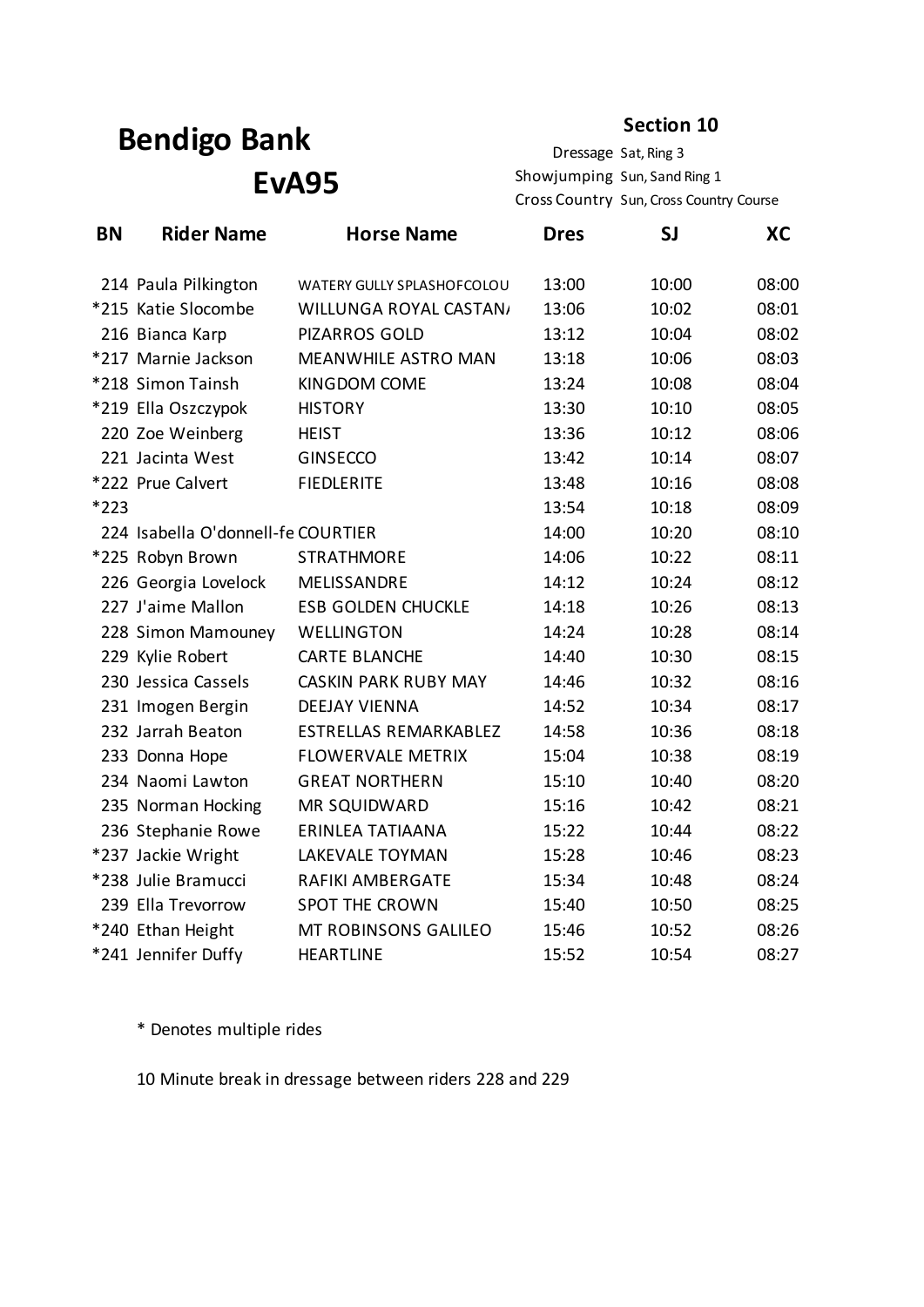**Section 11**

Dressage Sat, Ring 8 Showjumping Sun, Sand Ring 1 Cross Country Sun, Cross Country Course

| <b>BN</b> | <b>Rider Name</b>       | <b>Horse Name</b>           | <b>Dres</b> | <b>SJ</b> | XC    |
|-----------|-------------------------|-----------------------------|-------------|-----------|-------|
|           | *245 Lilly Mcgregor     | NAWARRAH P LITTLEMISSUNSHIN | 13:00       | 11:00     | 08:28 |
|           | 246 Paige Cogger        | <b>LITTLE RED WAGON</b>     | 13:06       | 11:02     | 08:29 |
|           | 247 Jessica Tyrrell     | <b>KOKO MAXIMUS</b>         | 13:12       | 11:04     | 08:30 |
|           | *248 Jennifer Bowker    | <b>BMS KATAPULT</b>         | 13:18       | 11:06     | 08:31 |
|           | *249 Jenna Toohey       | <b>HAYBORN KITTY</b>        | 13:24       | 11:08     | 08:32 |
|           | 250 Freya Cutler        | <b>INCY WINCY SPIDER</b>    | 13:30       | 11:10     | 08:33 |
|           | 251 Alannah Whitehead   | HELMSTEDT ACCOLADE          | 13:36       | 11:12     | 08:34 |
|           | 252 Danielle Manini     | <b>GITTA BELLA</b>          | 13:42       | 11:14     | 08:35 |
|           | 253 Rosemary Borella    | <b>GENGHIS KHANAGE</b>      | 13:48       | 11:16     | 08:36 |
| 254       |                         |                             | 13:54       | 11:18     | 08:37 |
|           | 255 Charlize Scott      | <b>DANYIERA PARK ROCKET</b> | 14:00       | 11:20     | 08:38 |
|           | 256 Keira Mathlin       | <b>BROOKSIDE BRIA</b>       | 14:06       | 11:22     | 08:39 |
|           | 257 Susie Fosnaugh      | <b>BALAMORY</b>             | 14:12       | 11:24     | 08:40 |
|           | 258 Jacqueline Feinberg | ROSTHWAITE CASINO           | 14:18       | 11:26     | 08:41 |
|           | 259 Alexandra Atkins    | <b>BELATRIX</b>             | 14:24       | 11:28     | 08:42 |
|           | 260 Hannah Spencer      | <b>BEE BEE CATS</b>         | 14:40       | 11:30     | 08:43 |
|           | 261 Tanya Lang          | CHATSWOOD DELAGO            | 14:46       | 11:32     | 08:44 |
|           | 262 Maddy Truong        | <b>DARWIN PARK BEATS</b>    | 14:52       | 11:34     | 08:45 |
| 263       |                         |                             | 14:58       | 11:36     | 08:46 |
|           | *264 Rochelle Adams     | <b>KARMONAARON</b>          | 15:04       | 11:38     | 08:47 |
|           | 265 Janeth Flowers      | <b>GRANDVIEW FOX IN SOX</b> | 15:10       | 11:40     | 08:48 |
|           | *266 Sophie Fox         | <b>CULLENDORE TEXAN</b>     | 15:16       | 11:42     | 08:49 |
|           | 267 Baylee Eve          | <b>KENLOCK INDIANA SKY</b>  | 15:22       | 11:44     | 08:50 |
|           | 268 Hannah Smith        | <b>KINNORDY GIN FIZZ</b>    | 15:28       | 11:46     | 08:51 |
|           | *269 Russell Artis      | SITRALOS DAY DREAMER        | 15:34       | 11:48     | 08:52 |
|           | *270 Georgia Spangaro   | PENINSULA PARK JOKER        | 15:40       | 11:50     | 08:53 |
|           | 271 Tia Wieneroider     | <b>MONTANNA</b>             | 15:46       | 11:52     | 08:54 |
|           | *272 Teegan Ashby       | <b>MAGIC MARGOT TAE</b>     | 15:52       | 11:54     | 08:55 |

\* Denotes multiple rides

10 Minute break in dressage between riders 260 and 261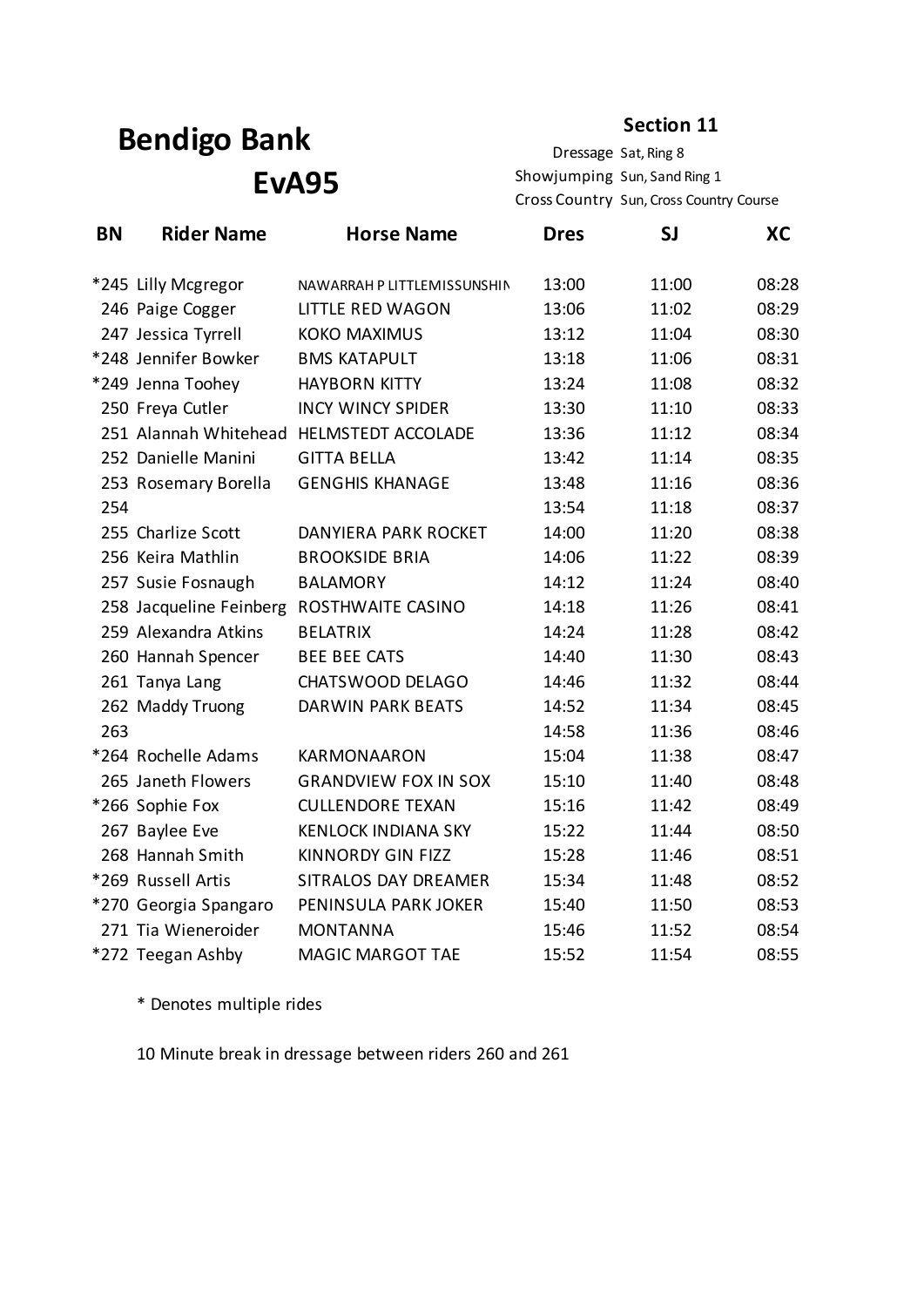**Section 12**

Dressage Sat, Ring 2 Showjumping Sun, Sand Ring 1 Cross Country Sun, Cross Country Course

| <b>BN</b> | <b>Rider Name</b>        | <b>Horse Name</b>                              | <b>Dres</b> | SJ    | XC    |
|-----------|--------------------------|------------------------------------------------|-------------|-------|-------|
|           |                          | 276 Amy Gotts-wheeler SHARVALLEY FURST         | 08:00       | 12:00 | 08:56 |
|           | 277 Stevie Gamble        | <b>RILTEN RUPERT</b>                           | 08:06       | 12:02 | 08:57 |
|           | 278 Charlotte Sheldon    | RIDGEFIELDS ARTIC WARLOCK                      | 08:12       | 12:04 | 08:58 |
|           | 279 Samantha Howard      | <b>RH MARCEL</b>                               | 08:18       | 12:06 | 08:59 |
|           | 280 Lucy Kolomanski      | PEPPERMINT                                     | 08:24       | 12:08 | 09:00 |
|           | 281 Madison Buttolph     | <b>MAKAROFF GORDINSKY</b>                      | 08:30       | 12:10 | 09:01 |
|           | 282 Leah Healey          | LANGARRA                                       | 08:36       | 12:12 | 09:02 |
|           | *283 Amy Tucker          | SHADOWVALLEY REDEMPTION                        | 08:42       | 12:14 | 09:03 |
| 284       |                          |                                                | 08:48       | 12:16 | 09:04 |
|           | *285 Madeleine Leonard   | <b>SHADY CREEK TOBLERONE</b>                   | 08:54       | 12:18 | 09:05 |
|           | 286 Jessica Welch        | DJ JACQUES DE NOIR                             | 09:00       | 12:20 | 09:06 |
|           | *287 Audrey Berry        | BELACRE TIGGY TOUCHWOOD                        | 09:06       | 12:22 | 09:07 |
|           | *288 Bree Cocks          | <b>FLUME</b>                                   | 09:12       | 12:24 | 09:08 |
| *289      |                          |                                                | 09:18       | 12:26 | 09:09 |
|           | 290 Kate Johnston        | <b>ASHAM LUCKY STRIKE</b>                      | 09:24       | 12:28 | 09:10 |
|           | 291 Emma Hercules        | <b>BALLAHOWE WILDSIDE</b>                      | 09:30       | 12:30 | 09:11 |
| 292       |                          |                                                | 09:36       | 12:32 | 09:12 |
|           | 293 Matilda Bourk        | HILLVIEW PARK FINAL FLINC                      | 09:42       | 12:34 | 09:13 |
|           | 294 Shanae Reid          | <b>KALIMNA BARNEY</b>                          | 09:48       | 12:36 | 09:14 |
|           | 295 Nicole Creed         | <b>KOKO HUMDINGA</b>                           | 09:54       | 12:38 | 09:15 |
|           | *296 Samantha Cesnik     | <b>GIOVANNI GEORGIO</b>                        | 10:10       | 12:40 | 09:16 |
|           | *297 Jenna Toohey        | <b>JUDICIOUS</b>                               | 10:16       | 12:42 | 09:17 |
|           | *298 Amy Slocombe        | <b>WILLUNGA JUST BECAUSE</b>                   | 10:22       | 12:44 | 09:18 |
|           | *299 Gabriella Van vuren | <b>MATILDA DEVINE</b>                          | 10:28       | 12:46 | 09:19 |
|           | *300 Mirri Lang          | <b>MOUSETANG</b>                               | 10:34       | 12:48 | 09:20 |
|           | *301 Ella Oszczypok      | HIGHFIELD LUDA K1                              | 10:40       | 12:50 | 09:21 |
|           | *302 Rebecca Cane        | <b>CHASE THE GOLD</b>                          | 10:46       | 12:52 | 09:22 |
|           |                          | *303 Adelaide Tomlinson-dale LOCH BESS MONSTER | 10:52       | 12:54 | 09:23 |

\* Denotes multiple rides

10 Minute break in dressage between riders 295 and 296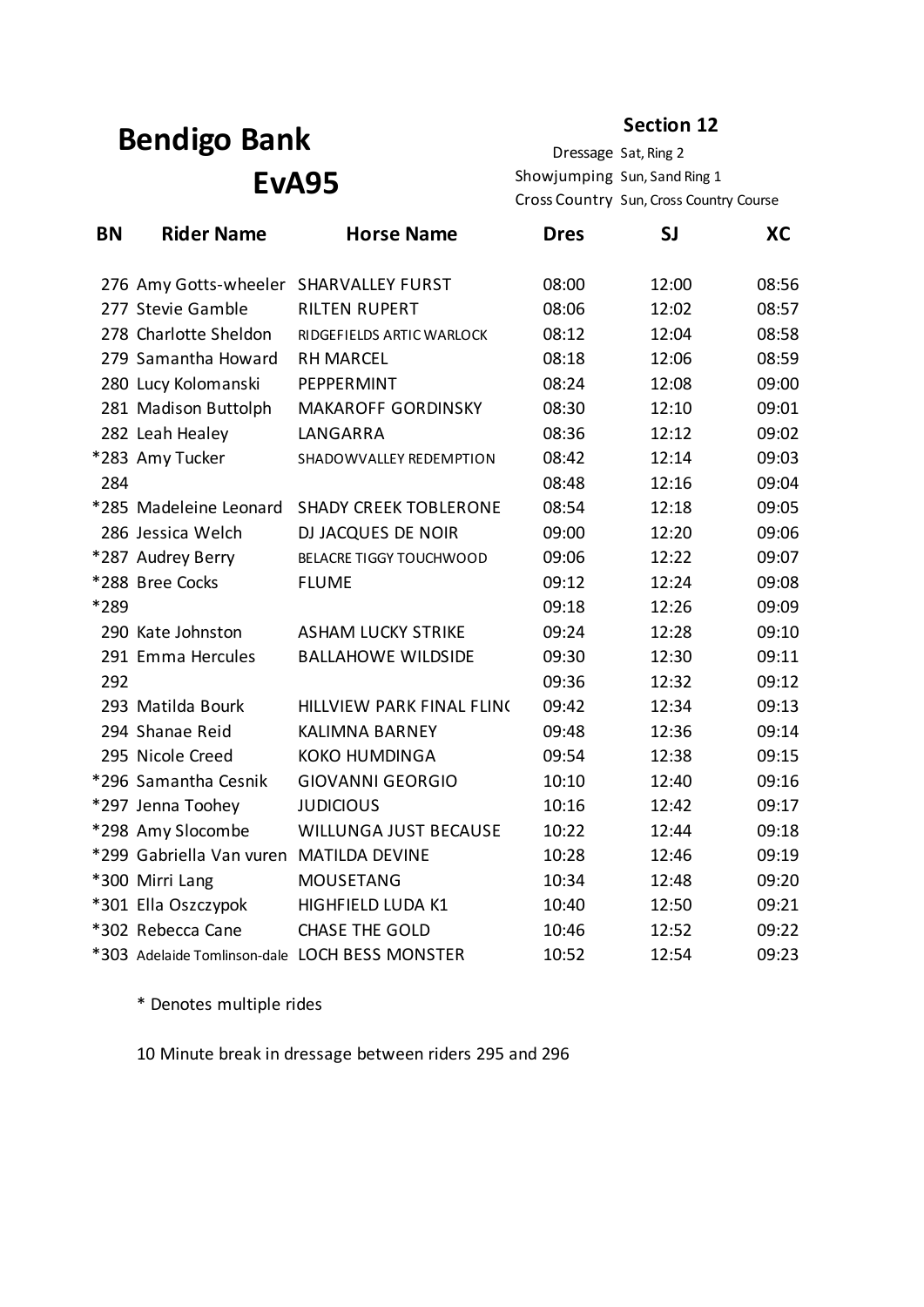**Section 13**

Dressage Sat, Ring 1 Showjumping Sun, Sand Ring 1 Cross Country Sun, Cross Country Course

| <b>BN</b> | <b>Rider Name</b>       | <b>Horse Name</b>              | <b>Dres</b> | SJ    | XC    |
|-----------|-------------------------|--------------------------------|-------------|-------|-------|
|           | 307 Kiera Mcnally       | YOICKS VEGAS                   | 13:00       | 13:00 | 09:24 |
|           | *308 Charlotte White    | <b>WILARK STANTON</b>          | 13:06       | 13:02 | 09:25 |
|           | *309 Stephanie Rowe     | <b>BAINBRIDGE BLACK VELVET</b> | 13:12       | 13:04 | 09:26 |
|           | 310 Gemma Armeni        | <b>SEASIDE WEEKEND</b>         | 13:18       | 13:06 | 09:27 |
|           | 311 Rukshi Blacker      | <b>SAINT OR SINNER</b>         | 13:24       | 13:08 | 09:28 |
|           | 312 Ava Fisher          | <b>RIP VAN ZEKE</b>            | 13:30       | 13:10 | 09:29 |
|           | 313 Roslyn Burns        | RIMFIRE PARK PRESTIGE          | 13:36       | 13:12 | 09:30 |
|           | *314 Russell Artis      | <b>SITRALOS AMBITOUS</b>       | 13:42       | 13:14 | 09:31 |
|           | 315 Justine Mizzi       | <b>MONTINI</b>                 | 13:48       | 13:16 | 09:32 |
|           | 316 Shantel Steer       | <b>HANSEN PARK SCOUT</b>       | 13:54       | 13:18 | 09:33 |
|           | 317 Liberty Armitage    | <b>GALACTIC STORM</b>          | 14:00       | 13:20 | 09:34 |
|           | 318 Jana Rzepecki       | <b>EMIRATES FOX TROT</b>       | 14:06       | 13:22 | 09:35 |
|           | 319 Brookelyn Gagliardi | BEYOND PARK VON BIANCONI       | 14:12       | 13:24 | 09:36 |
|           | 320 Olivia Jackson      | <b>APH ANDRE</b>               | 14:18       | 13:26 | 09:37 |
|           | 321 Leonora Turner      | <b>ATOMIC ANNIE</b>            | 14:24       | 13:28 | 09:38 |
|           | 322 Sophia Pratley      | <b>DON JUAN JDS</b>            | 14:40       | 13:30 | 09:39 |
|           | *323 Sophia Hill        | <b>TULARA BALTANGO</b>         | 14:46       | 13:32 | 09:40 |
|           | *324 Courtney Munro     | DANSON DER VON WINTER          | 14:52       | 13:34 | 09:41 |
|           | 325 Kate Wedlock        | <b>HIDDEN CHARM</b>            | 14:58       | 13:36 | 09:42 |
|           | *326 Hannah Bonella     | <b>ROCKMAN</b>                 | 15:04       | 13:38 | 09:43 |
|           | *327 Genna Sordello     | <b>CERA CARA MIA</b>           | 15:10       | 13:40 | 09:44 |
|           | *328 Carly Heislers     | <b>APARICIO</b>                | 15:16       | 13:42 | 09:45 |
|           | *329 Mia Bartlett       | <b>CHATSWOOD DESIGN</b>        | 15:22       | 13:44 | 09:46 |
|           | *330 Jennifer Bowker    | <b>BMS KRIEGER</b>             | 15:28       | 13:46 | 09:47 |
|           | *331 Edward Darby       | <b>SOMERSET DAY</b>            | 15:34       | 13:48 | 09:48 |
|           | *332 Sydney Wenn        | <b>EXCUSEMWAH</b>              | 15:40       | 13:50 | 09:49 |
|           | *333 Natalie Umbers     | THE WAY YOU MOVE               | 15:46       | 13:52 | 09:50 |
|           | *334 Fleur Timmins      | <b>NOBLE PUPPET</b>            | 15:52       | 13:54 | 09:51 |

\* Denotes multiple rides

10 Minute break in dressage between riders 321 and 322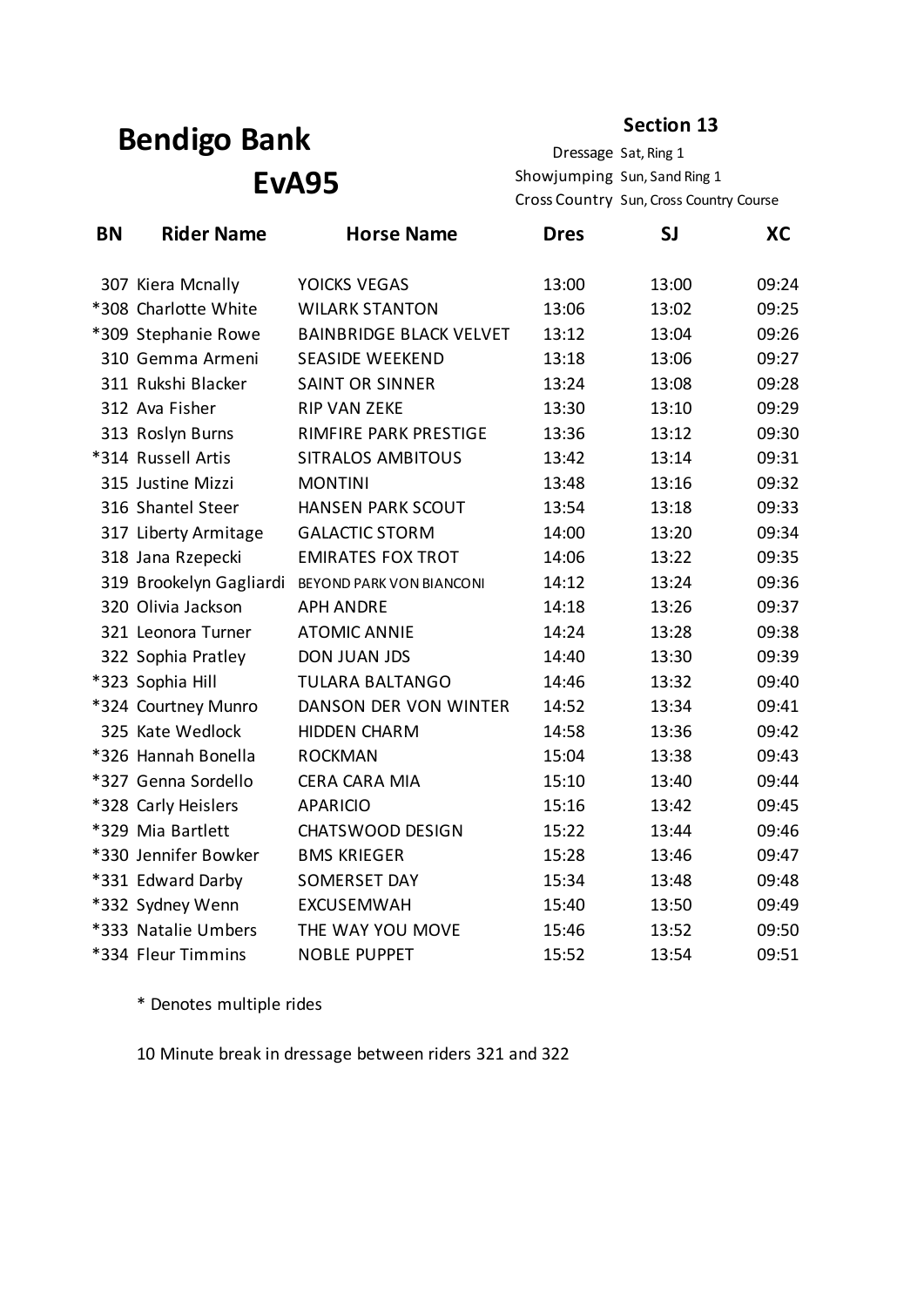# **Bendigo Bank EvA95 Fri**

Dressage Fri, Ring 2 Showjumping Sun, Sand Ring 1 **Section 14**

Cross Country Sun, Cross Country Course

| <b>BN</b> | <b>Rider Name</b>      | <b>Horse Name</b>             | <b>Dres</b> | SJ    | XC    |
|-----------|------------------------|-------------------------------|-------------|-------|-------|
|           | *338 Manon Schey       | <b>VAL MAJESTIC</b>           | 14:00       | 14:00 | 09:52 |
|           | 339 Alyssa Calaby      | THIACAN DON ROYALE            | 14:06       | 14:02 | 09:53 |
|           | *340 Jasmine Reed      | <b>SIR ARNOLD</b>             | 14:12       | 14:04 | 09:54 |
|           | *341 Sallyann Robinson | <b>PARTY STARTER</b>          | 14:18       | 14:06 | 09:55 |
|           | *342 Jasmyn Beesley    | <b>JAZDAN SPELLBOUND</b>      | 14:24       | 14:08 | 09:56 |
|           | *343 Courtney Fraser   | <b>THUNDA ROLLS</b>           | 14:30       | 14:10 | 09:57 |
|           | 344 Chelsea Wilkins    | <b>MADE OF MONEY</b>          | 14:36       | 14:12 | 09:58 |
|           | *345 Alexah Robinson   | HARLEYS BLUE MOONSHINI        | 14:42       | 14:14 | 09:59 |
|           | *346 Sarah Boatwood    | <b>TAYSAR STYLE</b>           | 14:48       | 14:16 | 10:00 |
|           | 347 Wendy Jeffree      | <b>JAYBEE CALYPSO</b>         | 14:54       | 14:18 | 10:01 |
|           | *348 Ella Mccann       | <b>ESB IRISH TOUR</b>         | 15:00       | 14:20 | 10:02 |
|           | 349 Sarah Mcinnes      | <b>DUMBLEYDORE</b>            | 15:06       | 14:22 | 10:03 |
|           | 350 Kylie Pedder       | <b>ARIS WOODBURY</b>          | 15:12       | 14:24 | 10:04 |
|           | 351 Durani Hart        | <b>VANAHEIM ICE AND FIRE</b>  | 15:18       | 14:26 | 10:05 |
|           | *352 Manon Schey       | <b>COLDSTREAM ULASA ROSE</b>  | 15:24       | 14:28 | 10:06 |
|           | *353 Shaun Mealmaker   | SHOAL PARK DISCO DENNIS       | 15:40       | 14:30 | 10:07 |
|           | 354 Madi Jones         | <b>EMJAY ENCANTADOR</b>       | 15:46       | 14:32 | 10:08 |
|           | 355 Charli Adams       | HEIR TO THE THRONE            | 15:52       | 14:34 | 10:09 |
|           | 356 Ella Andersen      | <b>KELECYN GIRL NEXT DOOR</b> | 15:58       | 14:36 | 10:10 |
|           | *357 Annabel Cargill   | ALONG COMES LUCY              | 16:04       | 14:38 | 10:11 |
|           | 358 Holly Ritchie      | <b>KIRBY PARK HARRISON</b>    | 16:10       | 14:40 | 10:12 |
| 359       |                        |                               | 16:16       | 14:42 | 10:13 |
|           | 360 Elise Watkins      | <b>MUST BE JOHNNY</b>         | 16:22       | 14:44 | 10:14 |
|           | *361 Penelope Johnson  | <b>RISING STAR</b>            | 16:28       | 14:46 | 10:15 |
|           | 362 Archie Houghton    | <b>SAMMY OREILLY</b>          | 16:34       | 14:48 | 10:16 |
|           | 363 Kathryn Polglase   | <b>SCOTCH ALL MIGHTY</b>      | 16:40       | 14:50 | 10:17 |
| 364       |                        |                               | 16:46       | 14:52 | 10:18 |
|           | *365 Chloe Brooks      | <b>WOLVERINE X</b>            | 16:52       | 14:54 | 10:19 |
|           | *366 Alexah Robinson   | <b>ISLE OF NEW NORFOLK</b>    | 16:58       | 14:56 | 10:20 |

\* Denotes multiple rides

10 Minute break in dressage between riders 352 and 353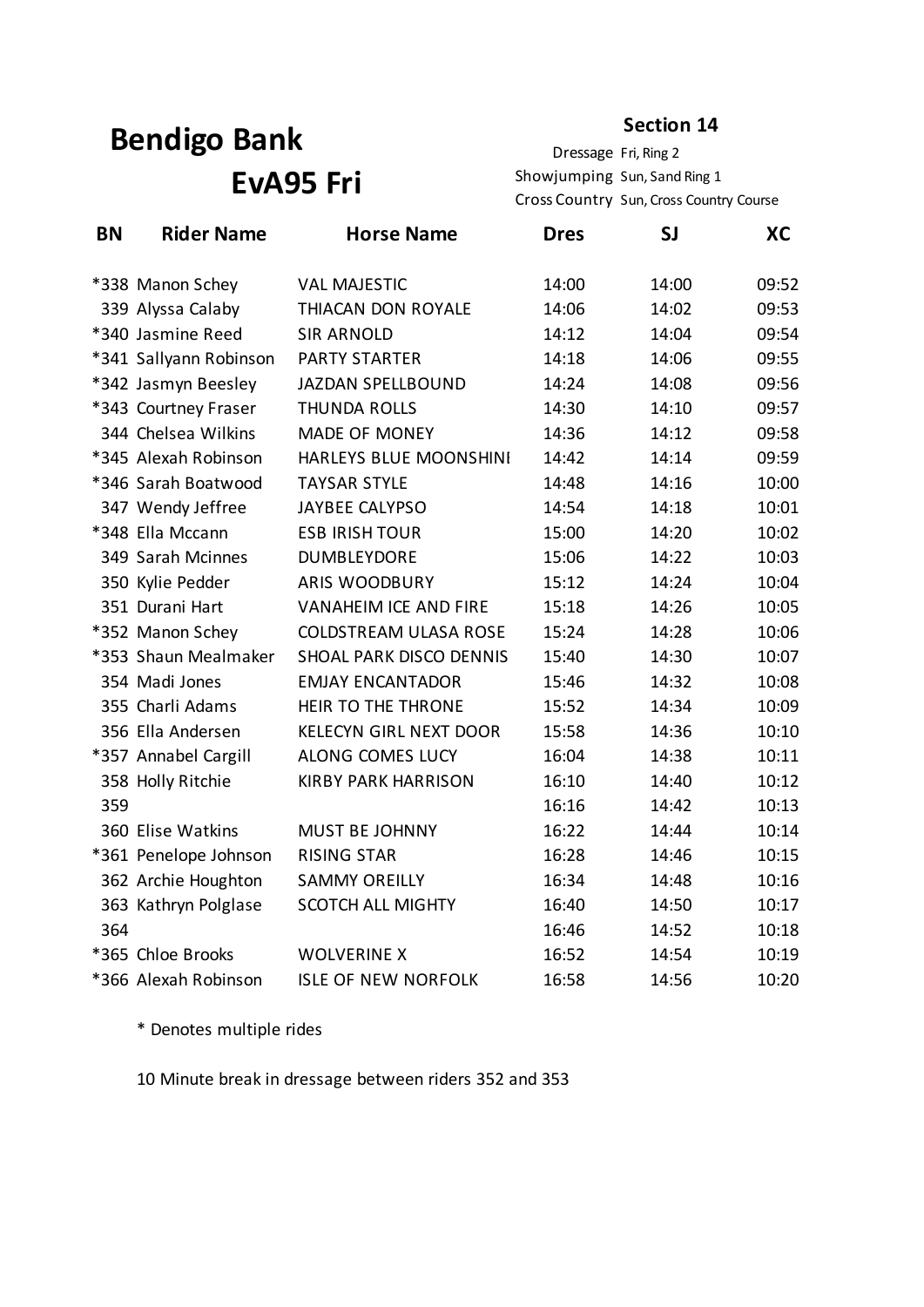# **Bendigo Bank Unofficial95**

Dressage Sat, Ring 2 Showjumping Sun, Sand Ring 1 Cross Country Sun, Cross Country Course

| <b>BN</b> | <b>Rider Name</b>       | <b>Horse Name</b>           | <b>Dres</b> | SJ    | XC    |
|-----------|-------------------------|-----------------------------|-------------|-------|-------|
|           | 370 Shannon Thorne      | <b>WHOOPS C DAISY</b>       | 13:00       | 09:00 | 10:21 |
|           | 371 Leesa Stevens       | <b>DELEGATE THE DETAILS</b> | 13:06       | 09:02 | 10:22 |
|           | 372 Abigail Ryan        | THE FLYING ORANGE           | 13:12       | 09:04 | 10:23 |
|           | 373 Fiona Fisher        | <b>SUNNINGHILL JANDA</b>    | 13:18       | 09:06 | 10:24 |
|           | 374 Debbie Simeth       | <b>RIMFIRE PARK PARADE</b>  | 13:24       | 09:08 | 10:25 |
|           | 375 Lilah Potter        | <b>RAWNAQ</b>               | 13:30       | 09:10 | 10:26 |
|           | 376 Phoebe Wilhelm      | <b>NO MORE BISCUITS</b>     | 13:36       | 09:12 | 10:27 |
|           | 377 Mark Voivodich      | <b>HONOUR ORSE</b>          | 13:42       | 09:14 | 10:28 |
|           | 378 Tahlia Tobin        | <b>BOY DRAMA</b>            | 13:48       | 09:16 | 10:29 |
|           | 379 Tiarne Long         | <b>AL CAPONY</b>            | 13:54       | 09:18 | 10:30 |
|           | 380 Briar Morris        | <b>BALOUS HIGH ROLLER</b>   | 14:00       | 09:20 | 10:31 |
|           | 381 Ryan Templeton      | <b>RILEY</b>                | 14:06       | 09:22 | 10:32 |
|           | 382 Brooke Thompsom     | <b>MAZURKA MIST</b>         | 14:12       | 09:24 | 10:33 |
|           | 383 Hayley Young        | PATANGA LODGE BONDAI        | 14:18       | 09:26 | 10:34 |
| 384       |                         |                             | 14:24       | 09:28 | 10:35 |
|           | *385 Isabel Houghton    | YOICKS KIMIKAIN             | 14:40       | 09:30 | 10:36 |
|           | 386 Lily O' brien       | SUPERMAN                    | 14:46       | 09:32 | 10:37 |
|           | 387 Shanyn Heuvel       | <b>THINK REGAL</b>          | 14:52       | 09:34 | 10:38 |
|           | 388 Hailey Chesterfield | <b>WATCH THIS SPACE</b>     | 14:58       | 09:36 | 10:39 |
|           | *389 Amy Frazzetto      | <b>LEROY THE LARRIKIN</b>   | 15:04       | 09:38 | 10:40 |

\* Denotes multiple rides

10 Minute break in dressage between riders 384 and 385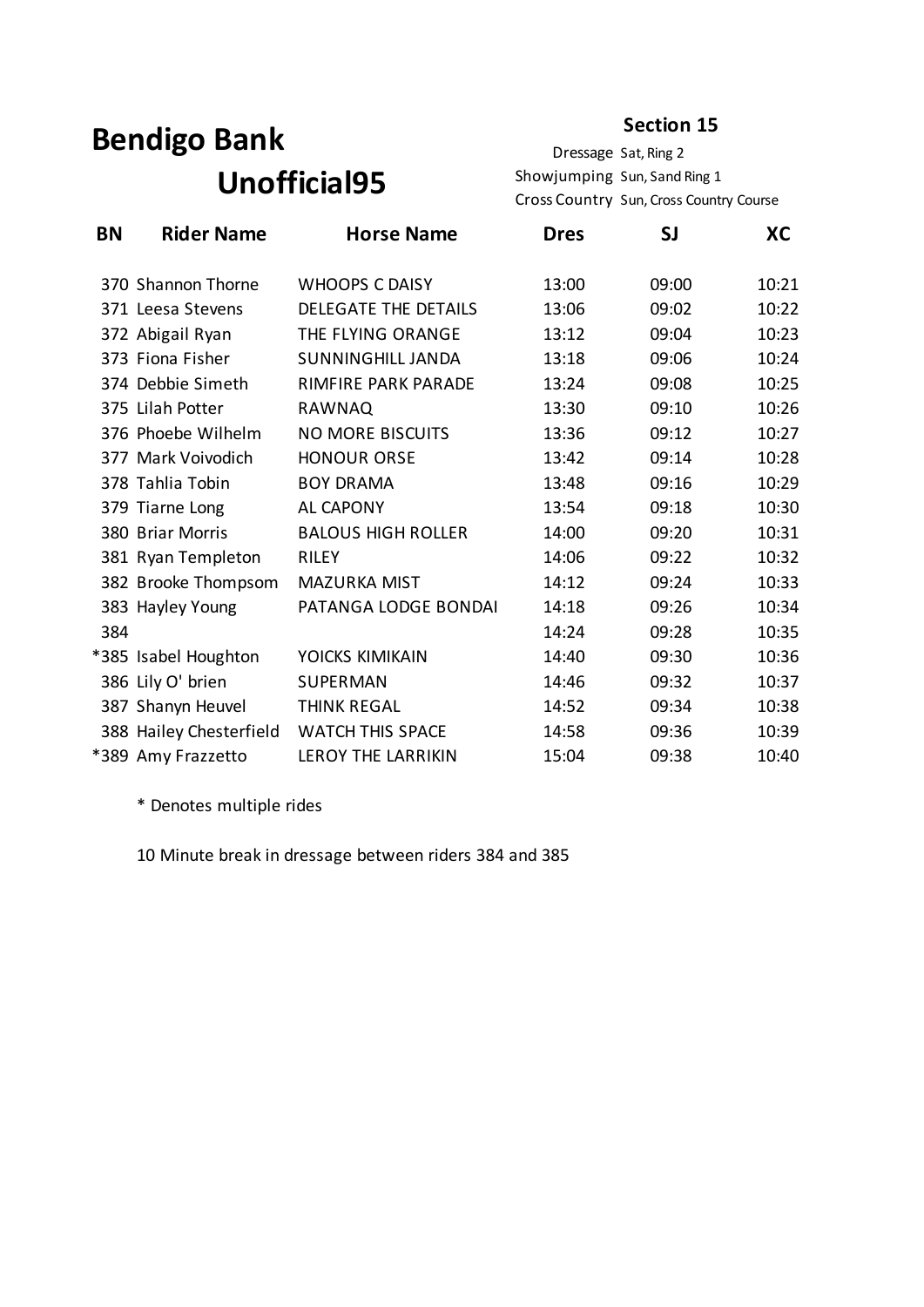#### **Section 16**

**EvA80**

Dressage Sat, Ring 1 Showjumping Sat, Sand Arena 1 Cross Country Sat, Cross Country Course

| <b>BN</b> | <b>Rider Name</b>       | <b>Horse Name</b>                | <b>Dres</b> | <b>SJ</b> | XC    |
|-----------|-------------------------|----------------------------------|-------------|-----------|-------|
|           | 393 Christina Grear     | PARKLANDS FIREFLY                | 08:00       | 13:00     | 12:00 |
|           | 394 Sophie Hoskins      | <b>MISTER BOND</b>               | 08:06       | 13:02     | 12:01 |
|           | 395 Alice Summers       | <b>KIRBY PARK TAMARISK</b>       | 08:12       | 13:04     | 12:02 |
|           | 396 Julie Walpole       | <b>FLANDERS FIELDS</b>           | 08:18       | 13:06     | 12:03 |
|           | 397 Bliss Vandenberg    | EQUINEAFFAIR HARLEQUIN           | 08:24       | 13:08     | 12:04 |
|           | *398 Samantha Mclean    | DONT ROCK THE BOAT               | 08:30       | 13:10     | 12:05 |
|           | 399 Genevieve Norton    | <b>COLONIAL HERITAGE SNIPPET</b> | 08:36       | 13:12     | 12:06 |
|           | *400 Leesa Clausing     | <b>CATALYST SS</b>               | 08:42       | 13:14     | 12:07 |
|           | 401 Isobel Morse        | <b>BROADWAY DIAMOND DIV/</b>     | 08:48       | 13:16     | 12:08 |
|           | 402 Hannah Bonella      | <b>MICKEY</b>                    | 08:54       | 13:18     | 12:09 |
|           | 403 Andy Freeman        | <b>APPLE JACK</b>                | 09:00       | 13:20     | 12:10 |
| *404      |                         |                                  | 09:06       | 13:22     | 12:11 |
|           | *405 Jaimie Stichel     | MALVADO J                        | 09:12       | 13:24     | 12:12 |
|           | *406 Sophie Fox         | <b>RICHIE</b>                    | 09:18       | 13:26     | 12:13 |
|           | *407 Ethan Height       | <b>KOYUNA ENIGMA</b>             | 09:24       | 13:28     | 12:14 |
|           | 408 Muirne Reilly       | ALWAYS A GENTLEMAN               | 09:30       | 13:30     | 12:15 |
|           | *409 Jackie Wright      | <b>HINTON'S ONE MORE ROCK</b>    | 09:36       | 13:32     | 12:16 |
|           | 410 Ebony Toole         | <b>ART CLASS</b>                 | 09:42       | 13:34     | 12:17 |
|           | *411 Genna Sordello     | <b>WMC GRANDE REFLECTION</b>     | 09:48       | 13:36     | 12:18 |
|           | 412 Anna Michalczyk     | <b>CANDLEBARK SHOWDAY</b>        | 09:54       | 13:38     | 12:19 |
|           | *413 Abigail Zammit     | <b>FLEUR DE SOLEIL</b>           | 10:10       | 13:40     | 12:20 |
|           | 414 Alana Miojlic       | <b>DARK ASSASSIN</b>             | 10:16       | 13:42     | 12:21 |
|           | 415 India Smith         | DARWIN PARK RUFFIAN              | 10:22       | 13:44     | 12:22 |
|           | 416 Caitlin Butterworth | <b>ESB IRISH LIBERTY</b>         | 10:28       | 13:46     | 12:23 |
|           | 417 Felicity Johnson    | <b>JUST CAUSE</b>                | 10:34       | 13:48     | 12:24 |
|           | *418 Claire Rowan       | <b>BOLD CAVALIER</b>             | 10:40       | 13:50     | 12:25 |
|           | 419 Terry Delbridge     | <b>NORTHERN DISCOVERY</b>        | 10:46       | 13:52     | 12:26 |
|           | 420 Vivien Higgins      | <b>DELTA MOON</b>                | 10:52       | 13:54     | 12:27 |
| 421       |                         |                                  | 10:58       | 13:56     | 12:28 |
|           | 422 Nicki Harvey        | CHUNKYMAN                        | 11:04       | 13:58     | 12:29 |

\* Denotes multiple rides

10 Minute break in dressage between riders 412 and 413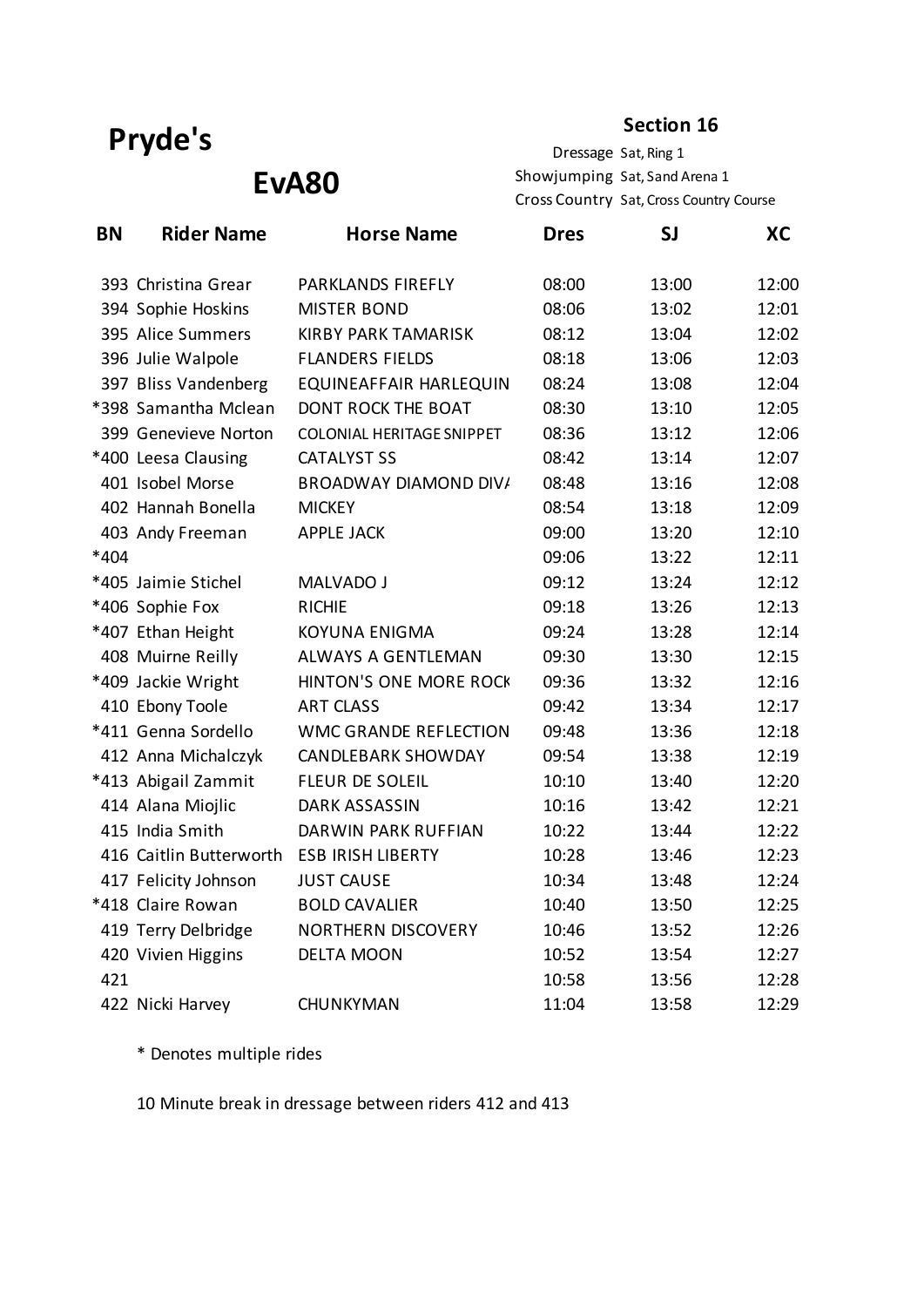#### **Section 17**

**EvA80**

Dressage Sat, Ring 4 Showjumping Sat, Sand Ring 1 DSSCOUNTry Sat, Cross Country Course

| <b>BN</b> | <b>Rider Name</b>               | <b>Horse Name</b>                  | <b>Dres</b> | SJ    | XC    |
|-----------|---------------------------------|------------------------------------|-------------|-------|-------|
|           | 426 Jessica Hazelwood           | <b>SPRINGWODD JUNIOR</b>           | 08:00       | 14:00 | 12:30 |
|           | 427 Amelia Harvey               | <b>WITHOUT LIMITS</b>              | 08:06       | 14:02 | 12:31 |
|           | *428 Ingrid Mcelvaney           | <b>EVERYBODY TANGO</b>             | 08:12       | 14:04 | 12:32 |
|           | 429 Lyn Shand                   | <b>SUSTAINED DECISION</b>          | 08:18       | 14:06 | 12:33 |
|           | *430 Paige Douglas              | <b>DULVERTON</b>                   | 08:24       | 14:08 | 12:34 |
|           | 431 Matilda Graesser            | <b>SIMPLY MAX</b>                  | 08:30       | 14:10 | 12:35 |
|           | 432 Flynn Rolfe                 | <b>RATERISER</b>                   | 08:36       | 14:12 | 12:36 |
|           | *433 Ness Edwards               | <b>INDIANA SUN</b>                 | 08:42       | 14:14 | 12:37 |
|           | *434 Nicola Hair                | <b>BELLEVIEW METRO</b>             | 08:48       | 14:16 | 12:38 |
|           | *435 Amy Slocombe               | <b>WILLUNGA MILLICENT</b>          | 08:54       | 14:18 | 12:39 |
|           | *436 Mirri Lang                 | <b>ANOTHER BILLION</b>             | 09:00       | 14:20 | 12:40 |
|           | *437 Adelaide Tomlinson- ZEPHYR |                                    | 09:06       | 14:22 | 12:41 |
|           | 438 Salla Aario                 | <b>ICEMAN</b>                      | 09:12       | 14:24 | 12:42 |
|           | *439 Murray Lamperd             | <b>JAGGER</b>                      | 09:18       | 14:26 | 12:43 |
|           | 440 Nicole Motschall            | <b>BELLA</b>                       | 09:24       | 14:28 | 12:44 |
|           | 441 Jessica Walsh               | <b>BUCKWELL MISSION IMPOSSIBLE</b> | 09:30       | 14:30 | 12:45 |
|           | 442 Kara Willand                | <b>FAHRA FAWCETT</b>               | 09:36       | 14:32 | 12:46 |
|           | 443 Lilly Mcgregor              | NAWARRAH PARK LAW AND ORDE         | 09:42       | 14:34 | 12:47 |
|           | 444 Amber Pope                  | <b>KING JOY</b>                    | 09:48       | 14:36 | 12:48 |
| 445       |                                 |                                    | 09:54       | 14:38 | 12:49 |
|           | 446 Cassie Bebbington           | <b>OBLIVIOUS</b>                   | 10:10       | 14:40 | 12:50 |
|           | 447 Leyla Crowhurst             | <b>OLLIE</b>                       | 10:16       | 14:42 | 12:51 |
|           | 448 Ursula Arifovic             | <b>RAGING TEMPEST</b>              | 10:22       | 14:44 | 12:52 |
|           | *449 Miranda Darby              | <b>CANDLEBARK OAKS DAY</b>         | 10:28       | 14:46 | 12:53 |
|           | 450 Bonnie Kearney              | <b>SLIM SHAYDEE</b>                | 10:34       | 14:48 | 12:54 |
|           | 451 Kirsten Krogh               | <b>SUNDAY AFTERNOON</b>            | 10:40       | 14:50 | 12:55 |
|           | 452 Stacey Hill                 | THE KING OF THE NORTH              | 10:46       | 14:52 | 12:56 |
|           | 453 Keely Mcgovern              | VALTELLINA                         | 10:52       | 14:54 | 12:57 |
|           | *454 Bree Cocks                 | <b>GRANITEVIEW UNDER THE RADAR</b> | 10:58       | 14:56 | 12:58 |
|           | 455 Jacqueline Nelson           | <b>BALLAHOWE TT</b>                | 11:04       | 14:58 | 12:59 |

\* Denotes multiple rides

10 Minute break in dressage between riders 445 and 446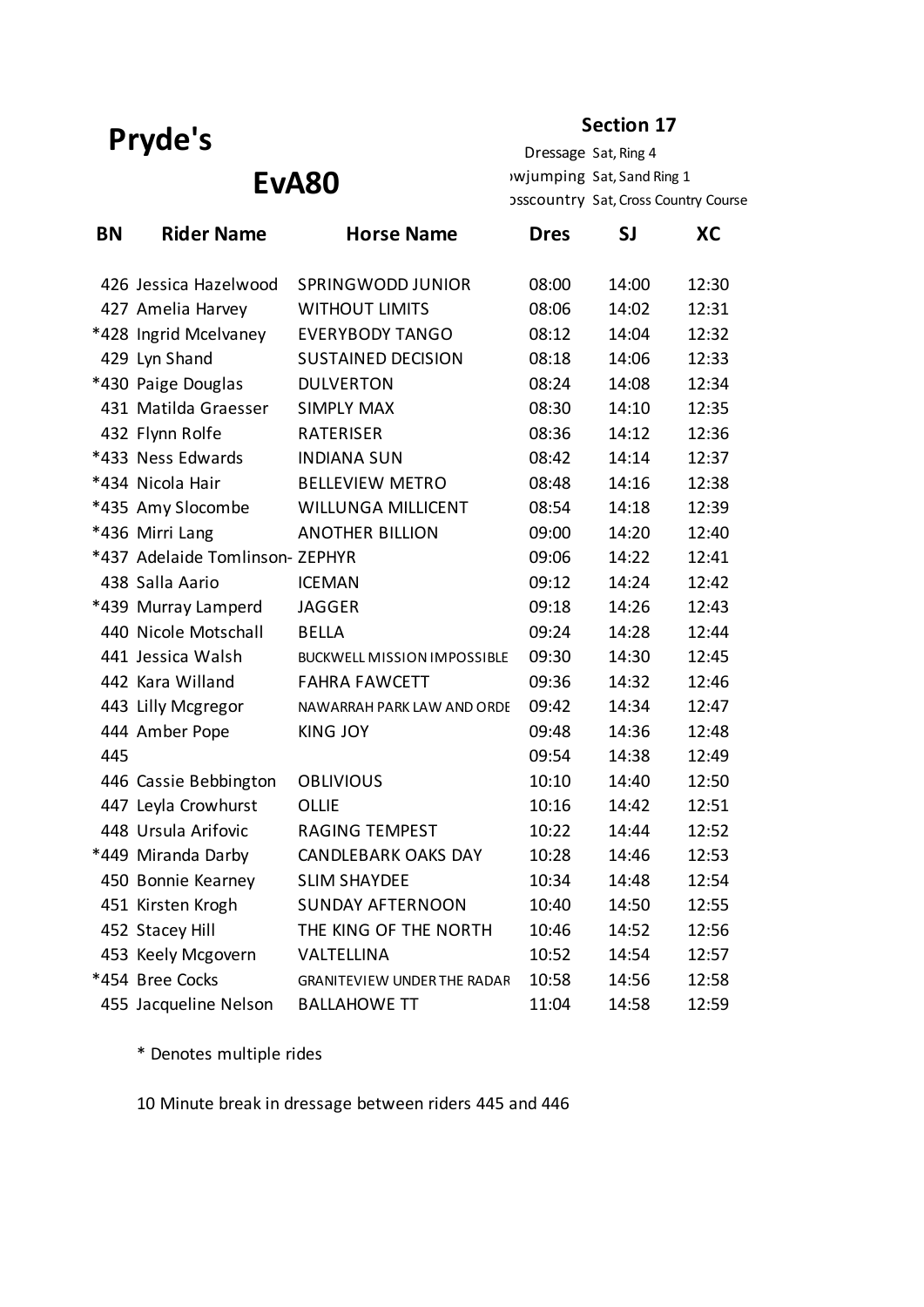# **Livermol**

#### **Section 18**

**EvA80** 

Dressage Sat, Ring 8 Showjumping Sat, Sand Ring 1 Cross Country Sat, Cross Country Course

| <b>BN</b> | <b>Rider Name</b>                 | <b>Horse Name</b>            | <b>Dres</b> | <b>SJ</b> | XC    |
|-----------|-----------------------------------|------------------------------|-------------|-----------|-------|
|           | 459 Seth Staley                   | YOU GOT ME ROCKING           | 08:00       | 15:00     | 13:00 |
|           | 460 Melissa Gulen                 | WOODLINGTON JEREMIAH JERRY   | 08:06       | 15:02     | 13:01 |
|           | 461 Nicole Emes                   | <b>WIGGINS</b>               | 08:12       | 15:04     | 13:02 |
|           | *462 Lily Adams                   | <b>MISTER WILL</b>           | 08:18       | 15:06     | 13:03 |
|           | 463 Kirby Conolan                 | VUVUZELA                     | 08:24       | 15:08     | 13:04 |
| 464       |                                   |                              | 08:30       | 15:10     | 13:05 |
|           | 465 Emma Wood                     | THE FRENCHMAN                | 08:36       | 15:12     | 13:06 |
|           | 466 Chloe Vivian                  | <b>SPLASH OF STYLE</b>       | 08:42       | 15:14     | 13:07 |
|           | 467 Ruby Crofts                   | <b>SHIPROCK IRISH KING</b>   | 08:48       | 15:16     | 13:08 |
|           | 468 Isabelle Smith                | <b>POKER BLITZ</b>           | 08:54       | 15:18     | 13:09 |
|           | 469 Darci Akeroyd                 | <b>LYRICS TEMPO</b>          | 09:00       | 15:20     | 13:10 |
|           | 470 Emma Stephens                 | HPS GOLD DUST                | 09:06       | 15:22     | 13:11 |
|           | 471 Jose Diacono                  | <b>FITZROYS LAD</b>          | 09:12       | 15:24     | 13:12 |
|           | 472 Maci Dean                     | <b>EAT MY DUST</b>           | 09:18       | 15:26     | 13:13 |
|           | 473 Amy Veenendaal                | <b>BARBASS</b>               | 09:24       | 15:28     | 13:14 |
|           | 474 Tabitha Mathews               | <b>BILLIONAIRE BOYFRIEND</b> | 09:30       | 15:30     | 13:15 |
|           | 475 Kate Pridmore                 | <b>FAMECHON</b>              | 09:36       | 15:32     | 13:16 |
|           | *476 Ingrid Mcelvaney             | <b>HEBRIDES</b>              | 09:42       | 15:34     | 13:17 |
|           | 477 Kylie Mclennan                | <b>LORD HELIOS</b>           | 09:48       | 15:36     | 13:18 |
|           | 478 Sienna Dean                   | <b>MR TONTO</b>              | 09:54       | 15:38     | 13:19 |
|           | 479 Lily rose Dawes               | <b>RED ROO</b>               | 10:10       | 15:40     | 13:20 |
|           | 480 Jessica Vivian                | <b>SPLASH OF ELIGANCE</b>    | 10:16       | 15:42     | 13:21 |
|           | 481 Lyn Gamble                    | <b>TALLANGATTA JACK</b>      | 10:22       | 15:44     | 13:22 |
|           | *482 Taneisha Chippindall LEODORO |                              | 10:28       | 15:46     | 13:23 |
|           | *483 Amy Tucker                   | SHADOWVALLEY HEZAHUNTING     | 10:34       | 15:48     | 13:24 |
|           | *484 Samantha Mclean              | <b>SOLITAIRE DIAMOND</b>     | 10:40       | 15:50     | 13:25 |
|           | *485 Kate Garner                  | RISK IT FOR THE BISCUIT      | 10:46       | 15:52     | 13:26 |
|           | 486 Margaret Cole                 | <b>TINRAHER LIAM</b>         | 10:52       | 15:54     | 13:27 |
|           | *487 Amber Mactaggart             | MUTUAL AGREEMENT             | 10:58       | 15:56     | 13:28 |
|           | *488 Alice Darby                  | <b>HERMIONE DAY</b>          | 11:04       | 15:58     | 13:29 |

\* Denotes multiple rides

10 Minute break in dressage between riders 478 and 479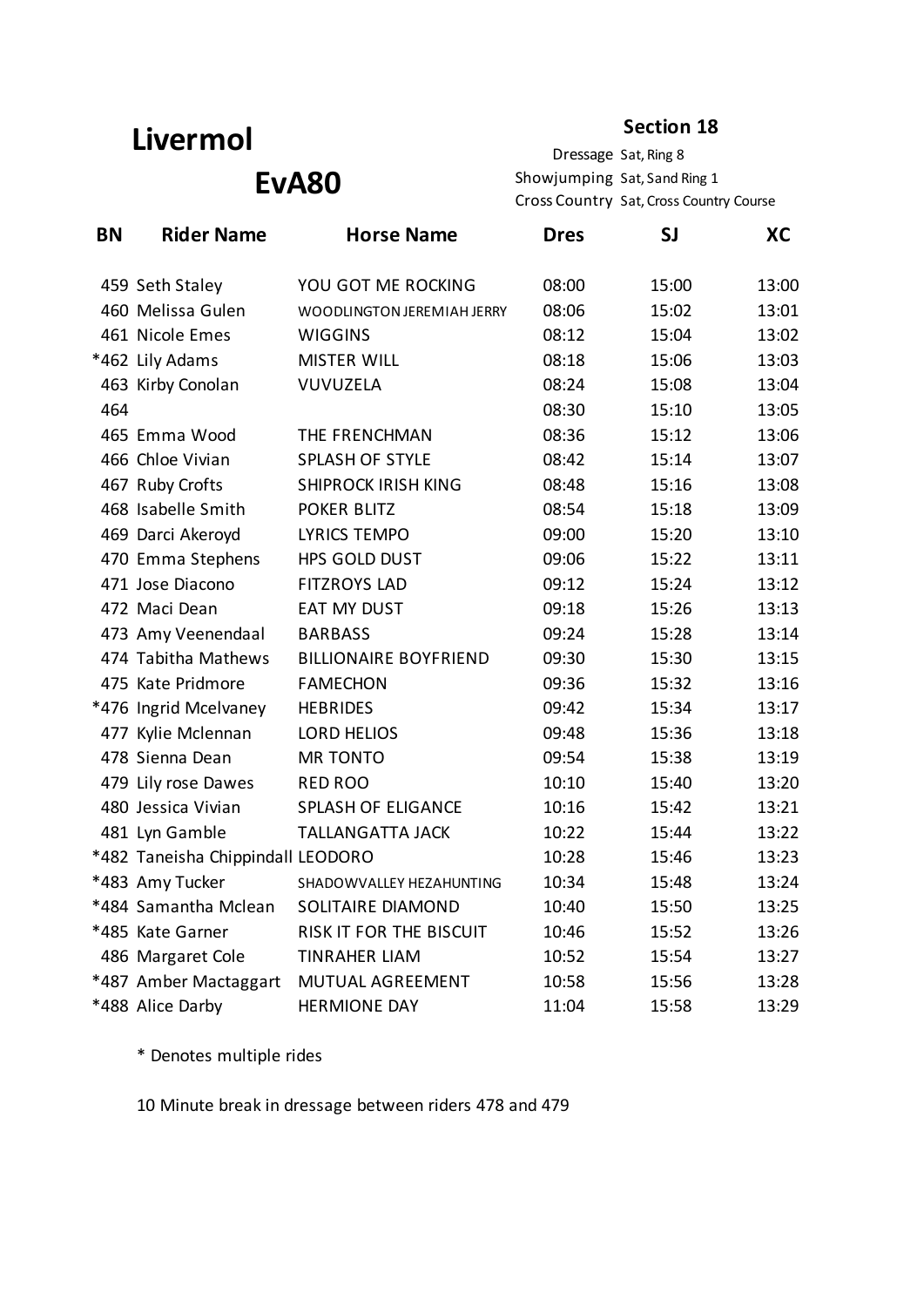# **Livermol**

#### **Section 19**

**EvA80** 

Dressage Sat, Ring 5 Showjumping Sat, Sand Ring 1 Cross Country Sat, Cross Country Course

| <b>BN</b> | <b>Rider Name</b>                       | <b>Horse Name</b>                 | <b>Dres</b> | SJ    | XC    |
|-----------|-----------------------------------------|-----------------------------------|-------------|-------|-------|
|           | 492 Zoe Kavaliotis                      | <b>MIDNIGHT LAD</b>               | 08:00       | 16:00 | 13:30 |
|           | 493 Lynden Stannard                     | LANSDOWNE SNEAK PEEK              | 08:06       | 16:02 | 13:31 |
|           | 494 Stella Golding                      | <b>KELSANG</b>                    | 08:12       | 16:04 | 13:32 |
|           | 495 Tracey Robertson                    | <b>KARLANA PALMIRA</b>            | 08:18       | 16:06 | 13:33 |
|           | 496 Mia Robbins                         | <b>KALOONA TIMTAM</b>             | 08:24       | 16:08 | 13:34 |
|           | 497 Kim Hughes                          | HIGHFIELD LUDA MELBA              | 08:30       | 16:10 | 13:35 |
|           | 498 Charlotte Armstrong GOLDEN MUSICIAN |                                   | 08:36       | 16:12 | 13:36 |
|           | 499 Noah Goodwin                        | <b>GE WHERES WALLY</b>            | 08:42       | 16:14 | 13:37 |
|           | 500 Charli Stevensen                    | <b>ENZO FERRARI</b>               | 08:48       | 16:16 | 13:38 |
|           | 501 Christopher Nault                   | <b>EDMONTON PARK MAPLE</b>        | 08:54       | 16:18 | 13:39 |
|           | 502 Katelin Jernejcic                   | <b>DRIPPIN IN FINESSE</b>         | 09:00       | 16:20 | 13:40 |
|           | 503 Pearl Hodson                        | <b>CHARLTON VEEZA</b>             | 09:06       | 16:22 | 13:41 |
|           | 504 Matilda Gabler                      | <b>BROOKSIDE FLURETTE</b>         | 09:12       | 16:24 | 13:42 |
|           | 505 Lucy Gunn                           | <b>BLACKALL PARK TOOLEYBUC</b>    | 09:18       | 16:26 | 13:43 |
|           | 506 Ast Vinycomb                        | <b>WORLD VIEW</b>                 | 09:24       | 16:28 | 13:44 |
|           | 507 Sienna Mckenzie                     | <b>ABSTRACT</b>                   | 09:30       | 16:30 | 13:45 |
|           | *508 Ben Tyson                          | <b>JAYBEE ALTISE</b>              | 09:36       | 16:32 | 13:46 |
|           | 509 Liana Jennings-allen BURN THE TURF  |                                   | 09:42       | 16:34 | 13:47 |
|           | 510 Catherine Smith                     | <b>CHEVELAN SCARLET</b>           | 09:48       | 16:36 | 13:48 |
|           | 511 Michelle Mathlin                    | <b>DROPS OF JUPITER</b>           | 09:54       | 16:38 | 13:49 |
|           | *512 Ness Edwards                       | <b>SPRING CREEK GEORGE</b>        | 10:10       | 16:40 | 13:50 |
|           | 513 Abigail Hobbs                       | <b>FURST REALM</b>                | 10:16       | 16:42 | 13:51 |
|           | 514 Ashleigh Wilson                     | <b>GLENWOOD PARK COOPER STREE</b> | 10:22       | 16:44 | 13:52 |
|           | 515 Rebecca Anker                       | <b>JUST LIKE THAT</b>             | 10:28       | 16:46 | 13:53 |
|           | *516 Paige Douglas                      | <b>WHEATLAND</b>                  | 10:34       | 16:48 | 13:54 |
|           | *517 Audrey Berry                       | <b>KENDOO</b>                     | 10:40       | 16:50 | 13:55 |
| 518       |                                         |                                   | 10:46       | 16:52 | 13:56 |
|           | 519 Molly Lines                         | <b>HENRY</b>                      | 10:52       | 16:54 | 13:57 |
|           | *520 Katie Slocombe                     | PENINSULA PARK CHAOS              | 10:58       | 16:56 | 13:58 |
|           | *521 Lilly Mcgregor                     | <b>SUNSET VALI</b>                | 11:04       | 16:58 | 13:59 |

\* Denotes multiple rides

10 Minute break in dressage between riders 511 and 512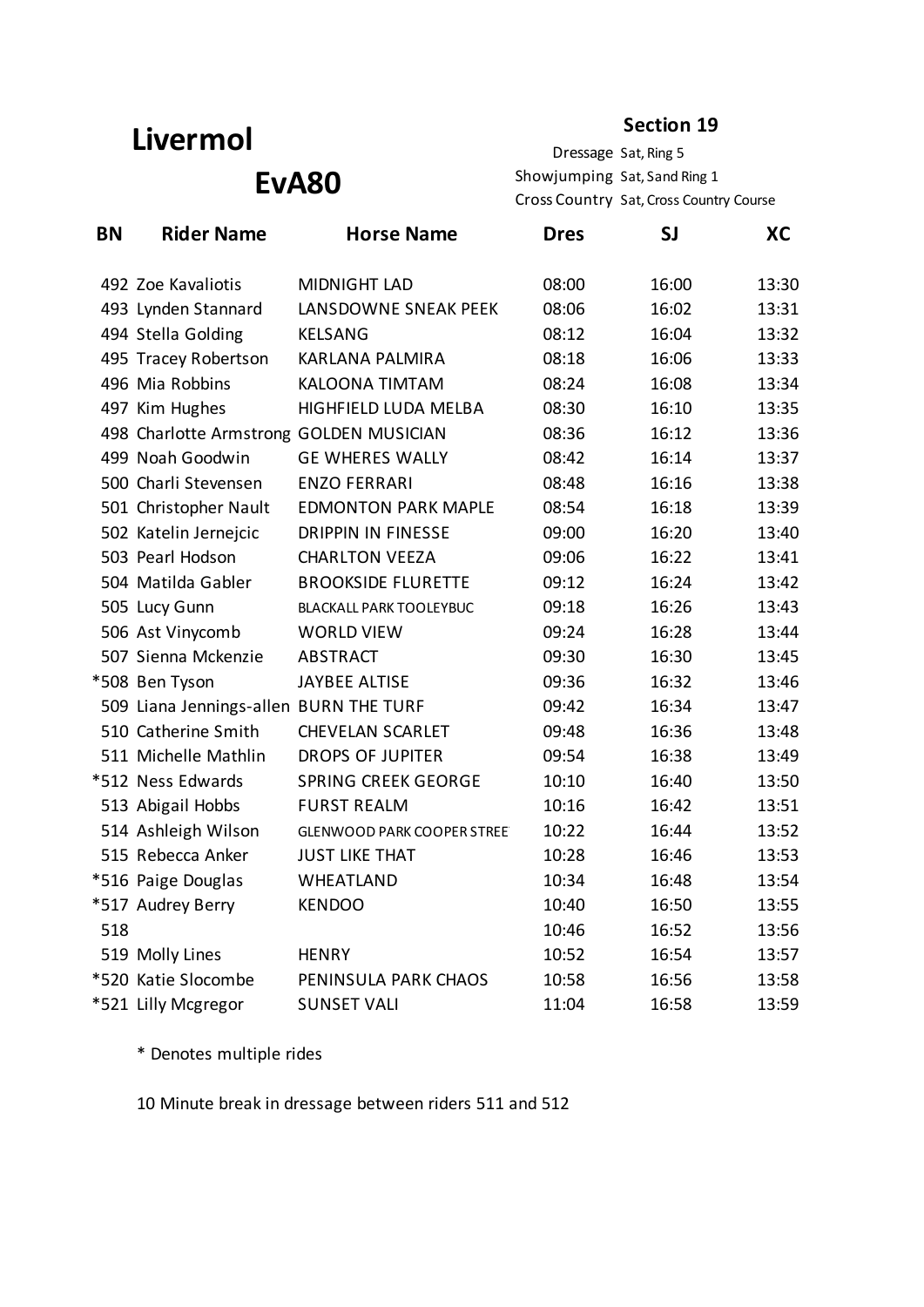# **Wallace Equine EvA80 Fri**

**Section 20**

Dressage Fri, Ring 3 Showjumping Sat, Sand Ring 1 Cross Country Sat, Cross Country Course

| <b>BN</b> | <b>Rider Name</b>      | <b>Horse Name</b>                           | <b>Dres</b> | SJ    | XС    |
|-----------|------------------------|---------------------------------------------|-------------|-------|-------|
|           | *525 Tamara Caspersz   | <b>GRAND CHEVAUX</b>                        | 14:00       | 09:00 | 14:00 |
|           | *526 Genevieve Savini  | <b>WOODY</b>                                | 14:06       | 09:02 | 14:01 |
|           | *527 Tayla Anderson    | <b>CASINO NIGHTS</b>                        | 14:12       | 09:04 | 14:02 |
|           | *528 Sophie Bennett    | LIVING THE DREAM                            | 14:18       | 09:06 | 14:03 |
|           | *529 Juliette Darby    | PIGLET PINK                                 | 14:24       | 09:08 | 14:04 |
|           | *530 Amy Frazzetto     | <b>DUSTY</b>                                | 14:30       | 09:10 | 14:05 |
|           | 531 Rylee Craven       | <b>STITCHMEUP</b>                           | 14:36       | 09:12 | 14:06 |
|           | *532 Georgia Spangaro  | <b>LORD WIMBORNE</b>                        | 14:42       | 09:14 | 14:07 |
|           | 533 Jada Burgun        | <b>MISSILE HIGGINS</b>                      | 14:48       | 09:16 | 14:08 |
|           | 534 Madison Casey      | LETHAL FLAME                                | 14:54       | 09:18 | 14:09 |
|           | 535 Delwyn Ogilvy      | <b>HONOURDALE</b>                           | 15:00       | 09:20 | 14:10 |
|           | *536 Asha Warnock      | <b>BOUNCE</b>                               | 15:06       | 09:22 | 14:11 |
|           | *537 Sallyann Robinson | <b>COLDSTREAM STARGATE</b>                  | 15:12       | 09:24 | 14:12 |
|           | 538 Madison Amore      | <b>ASH BIRRE PARK ZAZU</b>                  | 15:18       | 09:26 | 14:13 |
|           | *539 Bianca Sigismundi | <b>ALAMEDA STORM</b>                        | 15:24       | 09:28 | 14:14 |
|           |                        | 540 Jordyn Pretty-murphy AIR OF DISTINCTION | 15:40       | 09:30 | 14:15 |
|           | *541 Jasmine Reed      | SPONTANEOUS REACTIONS                       | 15:46       | 09:32 | 14:16 |
|           | 542 Audrey Lyons       | <b>APH ALPINE</b>                           | 15:52       | 09:34 | 14:17 |
|           | 543 Zoe Cooper         | CALABASAS                                   | 15:58       | 09:36 | 14:18 |
|           | 544 Walter Berger      | <b>FELDALE GRIFFIN</b>                      | 16:04       | 09:38 | 14:19 |
|           | 545 Lauren Lines       | <b>FLUFF</b>                                | 16:10       | 09:40 | 14:20 |
|           | *546 Caitlin Smith     | <b>BALLAHOWE SKYFALL</b>                    | 16:16       | 09:42 | 14:21 |
|           | 547 Sammi Browell      | <b>LIMITED EDITION</b>                      | 16:22       | 09:44 | 14:22 |
|           | 548 Kate Duignan       | PRIMROSE LAINE                              | 16:28       | 09:46 | 14:23 |
|           | 549 Tara Anderson      | SANDARSTAR DAMI                             | 16:34       | 09:48 | 14:24 |
|           | *550 Yona Lloyd        | <b>BALLAHOWE CRUISING</b>                   | 16:40       | 09:50 | 14:25 |
|           | 551 Paul Ormrod        | <b>SUPERCLASS</b>                           | 16:46       | 09:52 | 14:26 |
|           | 552 Olivia Costello    | TANGLEWOOD CHRISTMAS SPIRI                  | 16:52       | 09:54 | 14:27 |
|           | 553 Melita Gartner     | <b>WAALMONIC COMANCHE</b>                   | 16:58       | 09:56 | 14:28 |
|           | 554 Ellyse Davis       | WILLOW VIEW ASTRO BOY                       | 17:04       | 09:58 | 14:29 |
|           | 555 Sally Jackson      | <b>WITNESS</b>                              | 17:10       | 10:00 | 14:30 |
|           | 556 Greg Way           | <b>WAYTOGO BLUES SHOUT</b>                  | 17:16       | 10:02 | 14:31 |
|           | 557 Miranda Darby      | <b>ARCADIAN</b>                             | 17:22       | 10:04 | 14:32 |

\* Denotes multiple rides

10 Minute break in dressage between riders 539 and 540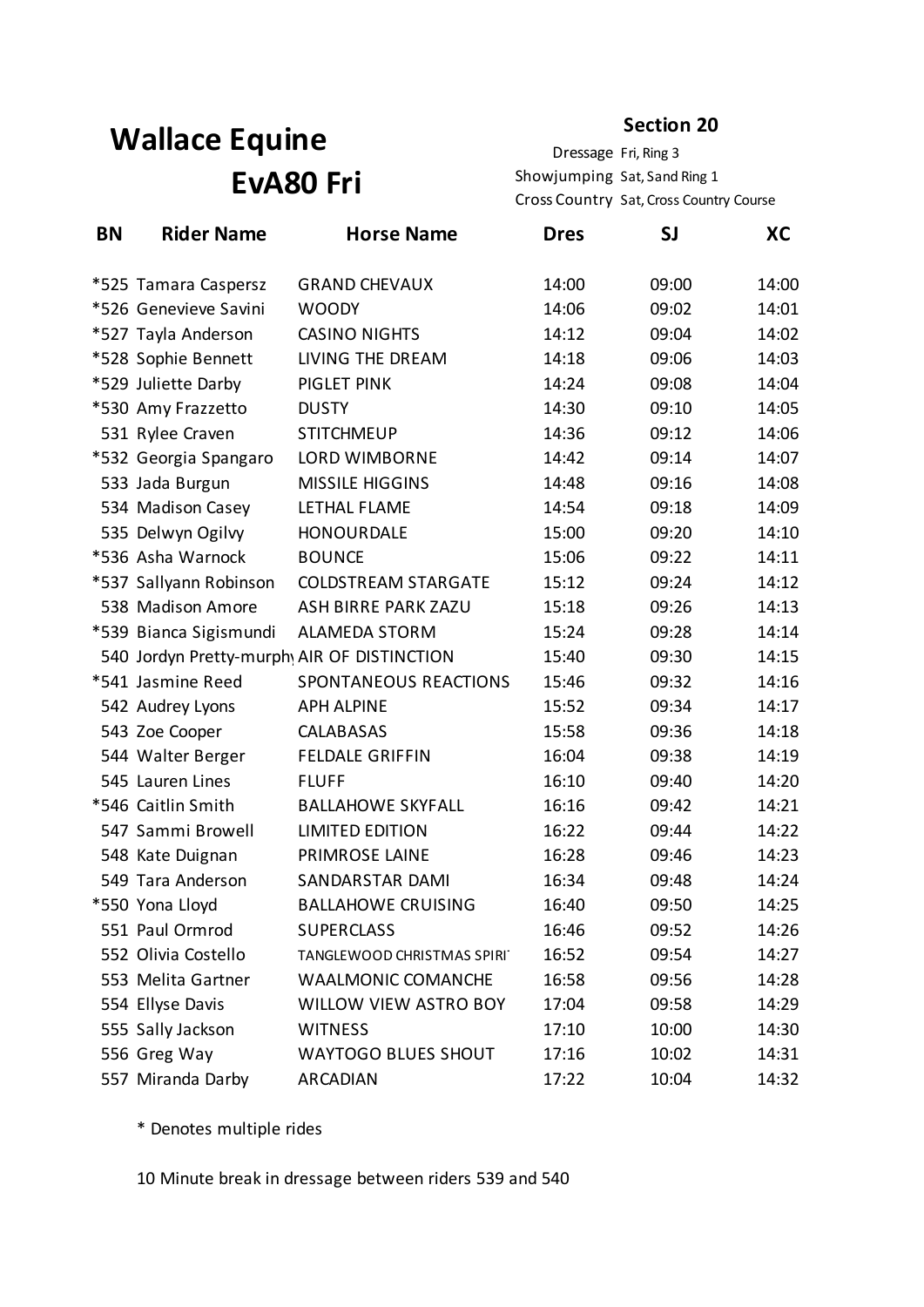# **Wallace Equine EvA80 Fri**

**Section 21**

Dressage Fri, Ring 1 Showjumping Sat, Sand Ring 1 Cross Country Sat, Cross Country Course

| BN  | <b>Rider Name</b>    | <b>Horse Name</b>         | <b>Dres</b> | SJ    | XC    |
|-----|----------------------|---------------------------|-------------|-------|-------|
|     | 560 Maddy Creber     | RIVER VALLEY COOPER       | 14:00       | 10:00 | 14:32 |
|     | 561 Kylah Brewer     | PRINCESS KEIKILANI        | 14:06       | 10:02 | 14:33 |
|     | 562 Kaylee Ogden     | WARRAWEE DONTEE MAGIC     | 14:12       | 10:04 | 14:34 |
|     | 563 David Carroll    | <b>NORTHERN STARGAZER</b> | 14:18       | 10:06 | 14:35 |
|     | 564 Adrian Wright    | <b>NORTHERN FRESCO</b>    | 14:24       | 10:08 | 14:36 |
|     | 565 Sami Bell        | <b>KUNG FU PANDA</b>      | 14:30       | 10:10 | 14:37 |
|     | 566 Brooke Duggan    | <b>KOKO POSIE</b>         | 14:36       | 10:12 | 14:38 |
|     | *567 Lily Adams      | <b>LUCKY HUSSON</b>       | 14:42       | 10:14 | 14:39 |
|     | 568 Abby Port        | HIGHFIELD LUDA CHERRY     | 14:48       | 10:16 | 14:40 |
|     | *569 Chloe Brooks    | SONADOR                   | 14:54       | 10:18 | 14:41 |
|     | 570 Kate Barton      | EBAZAN                    | 15:00       | 10:20 | 14:42 |
| 571 |                      |                           | 15:06       | 10:22 | 14:43 |
|     | 572 Emily Stokes     | <b>BELLAVIEW APPLES</b>   | 15:12       | 10:24 | 14:44 |
|     | 573 Hayley Bell      | <b>BARTER TIME</b>        | 15:18       | 10:26 | 14:45 |
|     | 574 Zoe Warner       | <b>MISTER MOBY</b>        | 15:24       | 10:28 | 14:46 |
|     | 575 Jayde Pemberton  | <b>LADY BEDEE</b>         | 15:40       | 10:30 | 14:47 |
|     | 576 Kristal Wheeler  | <b>HOLEY MOLEY</b>        | 15:46       | 10:32 | 14:48 |
|     | 577 Ebony Mccleary   | <b>ARCTIC SPIRIT</b>      | 15:52       | 10:34 | 14:49 |
|     | *578 Tayla Anderson  | <b>RIMONDI D</b>          | 15:58       | 10:36 | 14:50 |
|     | 579 Paige Dempster   | <b>CAPTIVATE ME</b>       | 16:04       | 10:38 | 14:51 |
|     | 580 Stacey Theos     | <b>DENONS BOY</b>         | 16:10       | 10:40 | 14:52 |
|     | *581 Jennifer Duffy  | <b>LAMOUR TOUJOURS</b>    | 16:16       | 10:42 | 14:53 |
|     | 582 Sarah Jelbart    | <b>FLOWERVALE MAJORCA</b> | 16:22       | 10:44 | 14:54 |
|     | 583 Maddison Cudmore | <b>ITS YOUR ROUND</b>     | 16:28       | 10:46 | 14:55 |
|     | *584 Sarah Boatwood  | HOLSTEIN PARK CALIGULA    | 16:34       | 10:48 | 14:56 |
|     | *585 Lamoza Velisha  | <b>RIVERSDOWN LEGACY</b>  | 16:40       | 10:50 | 14:57 |
|     | 586 Lauren Ohagan    | <b>MITCHELL</b>           | 16:46       | 10:52 | 14:58 |
|     | *587 Kyle Kroeger    | <b>GRANDE ALLURE</b>      | 16:52       | 10:54 | 14:59 |
|     | *588 Asha Warnock    | SHEZACONTENDA             | 16:58       | 10:56 | 15:00 |
|     | *589 Jasmine Reed    | <b>TINY TIMMY</b>         | 17:04       | 10:58 | 15:01 |
|     | *590 Elena Penney    | <b>PARKINSON</b>          | 17:10       | 11:00 | 15:02 |
|     | 591 Olivia Thompson  | <b>SPUDHOFF</b>           | 17:16       | 11:02 | 15:03 |

\* Denotes multiple rides

10 Minute break in dressage between riders 574 and 575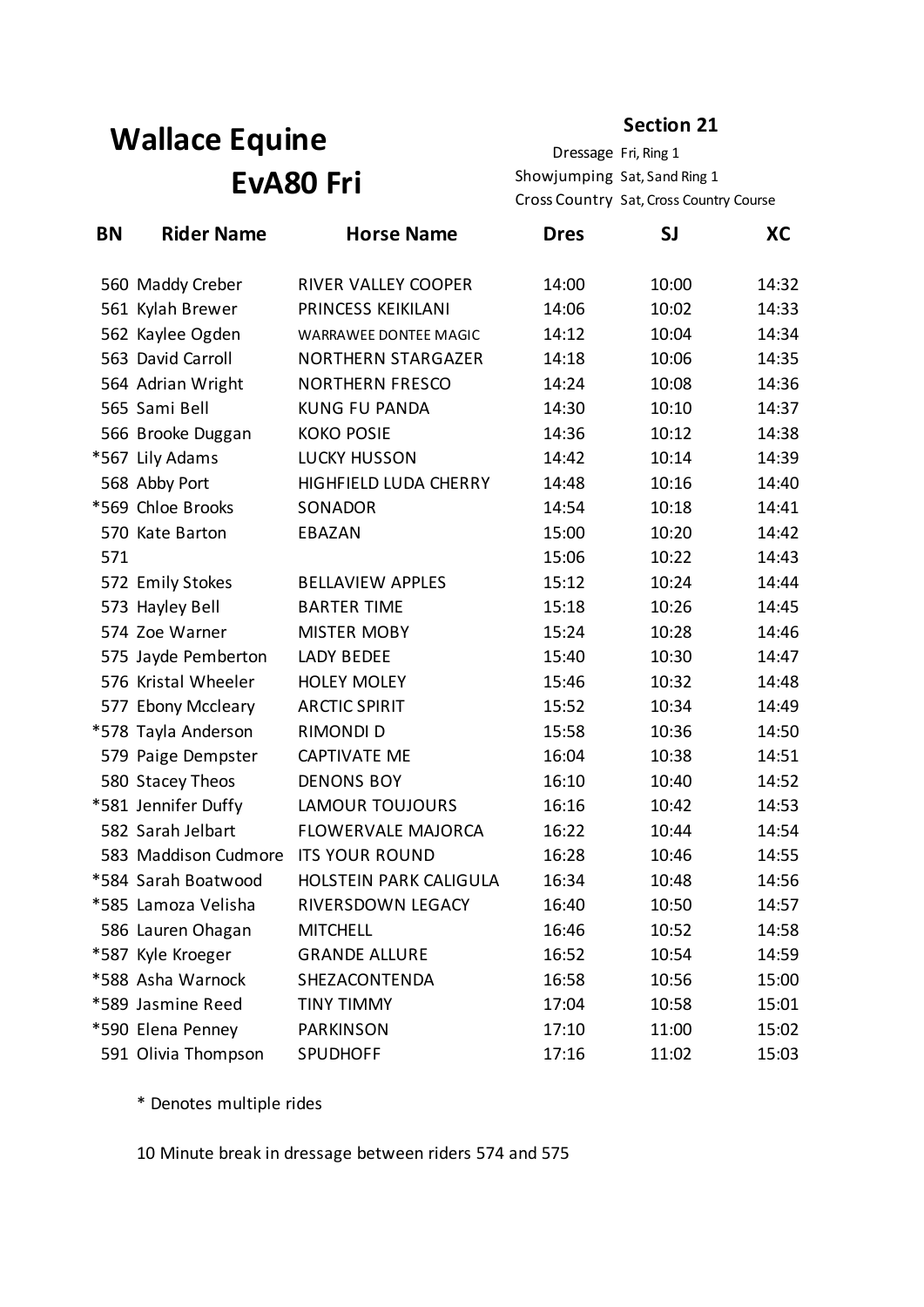# **7-Eleven Unofficial80**

**Section 22**

Dressage Sat, Ring 9 Showjumping Sat, Sand Ring 1 Cross Country Sat, Cross Country Course

| <b>BN</b> | <b>Rider Name</b>                   | <b>Horse Name</b>                 | <b>Dres</b> | <b>SJ</b> | <b>XC</b> |
|-----------|-------------------------------------|-----------------------------------|-------------|-----------|-----------|
|           | 595 Tahlei Spratling                | SARAHBELLE MAGICAL MERLIN         | 07:30       | 11:00     | 15:04     |
|           | *596 Christopher Height             | <b>MISS HEPBURN</b>               | 07:36       | 11:02     | 15:05     |
| 597       |                                     |                                   | 07:42       | 11:04     | 15:06     |
|           | 598 Lauren Hussell                  | <b>RAMPANT CRUIZER</b>            | 07:48       | 11:06     | 15:07     |
|           | *599 Sophie Fosnaugh                | <b>GLENWOOD PARK CONVIN(</b>      | 07:54       | 11:08     | 15:08     |
|           | 600 Nick Ednie                      | LANSDOWNE CRUSADER                | 08:00       | 11:10     | 15:09     |
|           | 601 Tiyana Trang                    | KHALIFFA DEVILS CUT               | 08:06       | 11:12     | 15:10     |
|           | 602 Harriet Clapham fell GOODTHANKS |                                   | 08:12       | 11:14     | 15:11     |
|           | 603 Natalie Gunn                    | EARL                              | 08:18       | 11:16     | 15:12     |
|           | 604 Lucy Barker                     | <b>DEALT A CHANCE</b>             | 08:24       | 11:18     | 15:13     |
|           | 605 Deanne Dolheguy                 | <b>CHARLES GARRISON DANEHILL</b>  | 08:30       | 11:20     | 15:14     |
|           | 606 Taryn Williams                  | <b>AKAORA PARK SAMORA</b>         | 08:36       | 11:22     | 15:15     |
|           | 607 Grace George                    | <b>HERES WISHING</b>              | 08:42       | 11:24     | 15:16     |
|           | *608 Bianca Bellingham              | <b>BINKLE PARK CHOCOLATE MILK</b> | 08:48       | 11:26     | 15:17     |
|           | *609 Rachel Dargue                  | <b>FIRENICE</b>                   | 08:54       | 11:28     | 15:18     |
|           | 610 Kira Hetherton                  | A LITTLE DROP OF RED              | 09:10       | 11:30     | 15:19     |
|           | 611 Natasha Baxter                  | <b>BINDIE BILL</b>                | 09:16       | 11:32     | 15:20     |
| 612       |                                     |                                   | 09:22       | 11:34     | 15:21     |
|           | 613 Kathryn Toomey                  | <b>DOUGLAS</b>                    | 09:28       | 11:36     | 15:22     |
|           | 614 Tahlia Jefcott                  | <b>ELMO</b>                       | 09:34       | 11:38     | 15:23     |
|           | 615 Rachelle Regan                  | <b>HEISENBERG</b>                 | 09:40       | 11:40     | 15:24     |
|           | 616 Macey Cooper                    | KINGSFRED DESTINY                 | 09:46       | 11:42     | 15:25     |
|           | 617 Emma Wolsley                    | <b>MOOSE</b>                      | 09:52       | 11:44     | 15:26     |
|           | 618 Melissa Sammut                  | PRADA                             | 09:58       | 11:46     | 15:27     |
|           | 619 Amy Bennett                     | <b>RIVER SONG</b>                 | 10:04       | 11:48     | 15:28     |
|           | 620 Rachel Morrison                 | <b>RUSHMORE</b>                   | 10:10       | 11:50     | 15:29     |
|           | 621 Donna Booth                     | <b>ABSOLUTELY MAGNIFIC</b>        | 10:16       | 11:52     | 15:30     |
|           | 622 Cass Jackson                    | <b>SHADOW PHOENIX</b>             | 10:22       | 11:54     | 15:31     |
|           | 623 Jessica Simpson                 | YOICKS ALCHEMY                    | 10:28       | 11:56     | 15:32     |

\* Denotes multiple rides

10 Minute break in dressage between riders 609 and 610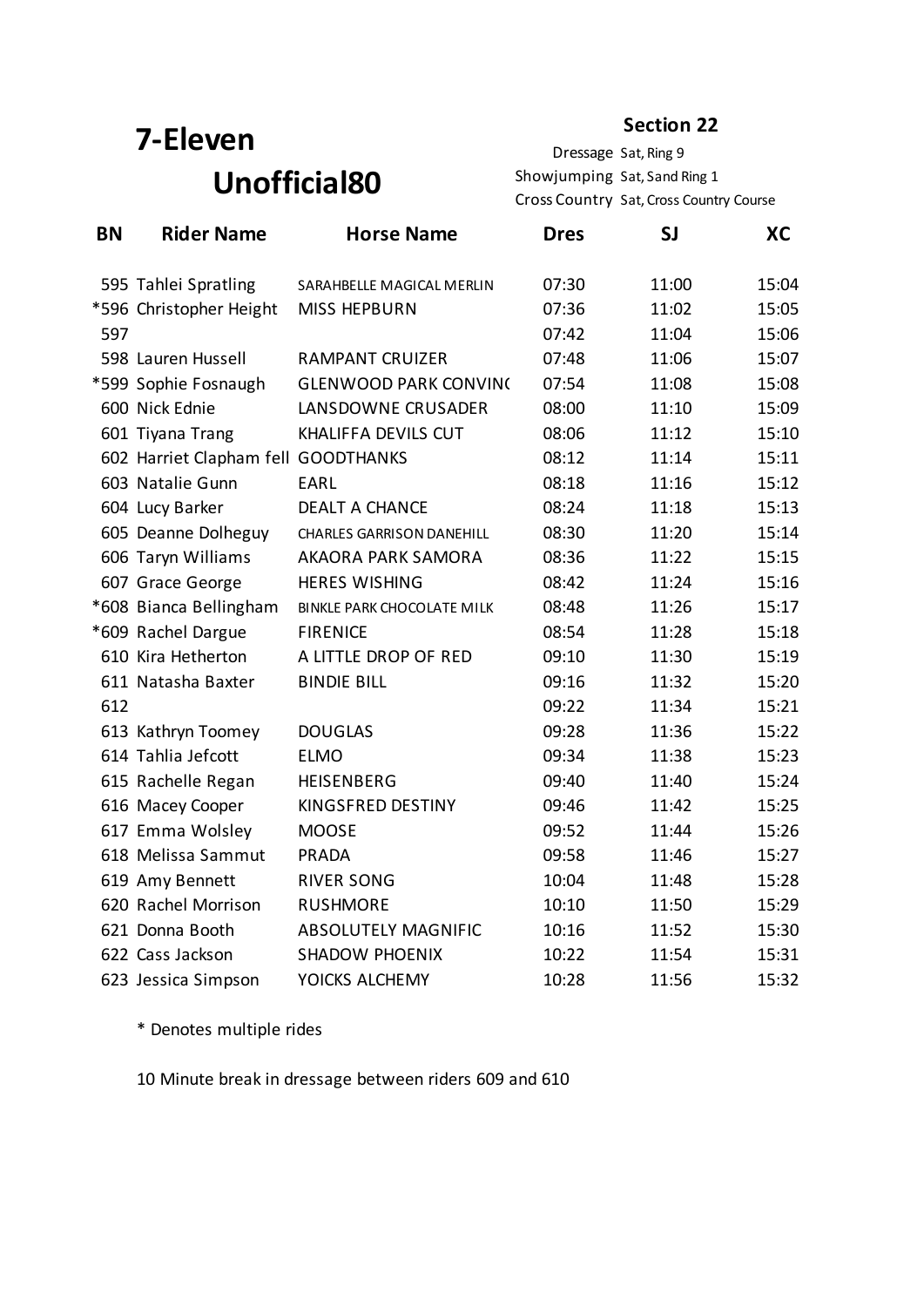# **AE Equestrian & Farming Products Unofficial80**

Dressage Sat, Ring 3 Showjumping Sat, Sand Ring 1 Cross Country Sat, Cross Country Course

| <b>BN</b> | <b>Rider Name</b>      | <b>Horse Name</b>           | <b>Dres</b> | <b>SJ</b> | <b>XC</b> |
|-----------|------------------------|-----------------------------|-------------|-----------|-----------|
|           | 627 Hayley Crane       | WP LOVE IS A RIDDLE         | 08:00       | 12:00     | 15:33     |
|           | 628 Karen Muir         | <b>WATERY GULLY JAYNE</b>   | 08:06       | 12:02     | 15:34     |
|           | 629 Hayley Light       | <b>SPRING ROSE</b>          | 08:12       | 12:04     | 15:35     |
|           | 630 Emily Hudak        | <b>SIR TOSCA</b>            | 08:18       | 12:06     | 15:36     |
|           | 631 Kami Dickins       | SHEPHARDS FIELD BUTTERFLY   | 08:24       | 12:08     | 15:37     |
|           | 632 Abbey Mcleod       | SHARKEEN                    | 08:30       | 12:10     | 15:38     |
|           | 633 Emma Dent          | <b>NIKINOV</b>              | 08:36       | 12:12     | 15:39     |
| 634       |                        |                             | 08:42       | 12:14     | 15:40     |
|           | 635 Ebony Reid         | <b>LUCKY EDGE</b>           | 08:48       | 12:16     | 15:41     |
|           | 636 Fiona Fell         | <b>HOLLABACK GIRL</b>       | 08:54       | 12:18     | 15:42     |
|           | 637 Ava Grimes         | <b>DIVINE TIMING</b>        | 09:00       | 12:20     | 15:43     |
|           | 638 Kerry Proctor      | ARTFUL DODGER               | 09:06       | 12:22     | 15:44     |
|           | 639 Nyah Mckelvie      | ARIANA PARK SHAKEEL         | 09:12       | 12:24     | 15:45     |
| 640       |                        |                             | 09:18       | 12:26     | 15:46     |
|           | 641 Montanna Roberts   | <b>ALSOKNOWNAS</b>          | 09:24       | 12:28     | 15:47     |
|           | *642 Sophie Fosnaugh   | <b>MONAHAN VAGABOND</b>     | 09:30       | 12:30     | 15:48     |
|           | 643 Vicky Henschke     | <b>BOMBARDA</b>             | 09:36       | 12:32     | 15:49     |
|           | 644 Juliana Brennan    | <b>RUSSIAN BELLE</b>        | 09:42       | 12:34     | 15:50     |
|           | 645 Jessica Harris     | <b>LEGES OPINIO</b>         | 09:48       | 12:36     | 15:51     |
|           | 646 Joanne Vaughan     | <b>MERITORIOUS</b>          | 09:54       | 12:38     | 15:52     |
|           | 647 Kiara Vallance     | <b>NICKO</b>                | 10:10       | 12:40     | 15:53     |
|           | 648 Jamie Bayliss      | PEARLY DAZZLER              | 10:16       | 12:42     | 15:54     |
| *649      |                        |                             | 10:22       | 12:44     | 15:55     |
|           | 650 Isabelle Laveglia  | <b>SINCERELY</b>            | 10:28       | 12:46     | 15:56     |
|           | *651 Bianca Bellingham | <b>BINKLE PARK SZYSLACK</b> | 10:34       | 12:48     | 15:57     |
|           | 652 Natalie Davies     | <b>VPH LITTLE REWARD</b>    | 10:40       | 12:50     | 15:58     |
|           | 653 Nathan Temby       | WELBURN                     | 10:46       | 12:52     | 15:59     |
|           | 654 Stephanie Holden   | <b>MANHATTAN MINUTE</b>     | 10:52       | 12:54     | 16:00     |

\* Denotes multiple rides

10 Minute break in dressage between riders 646 and 647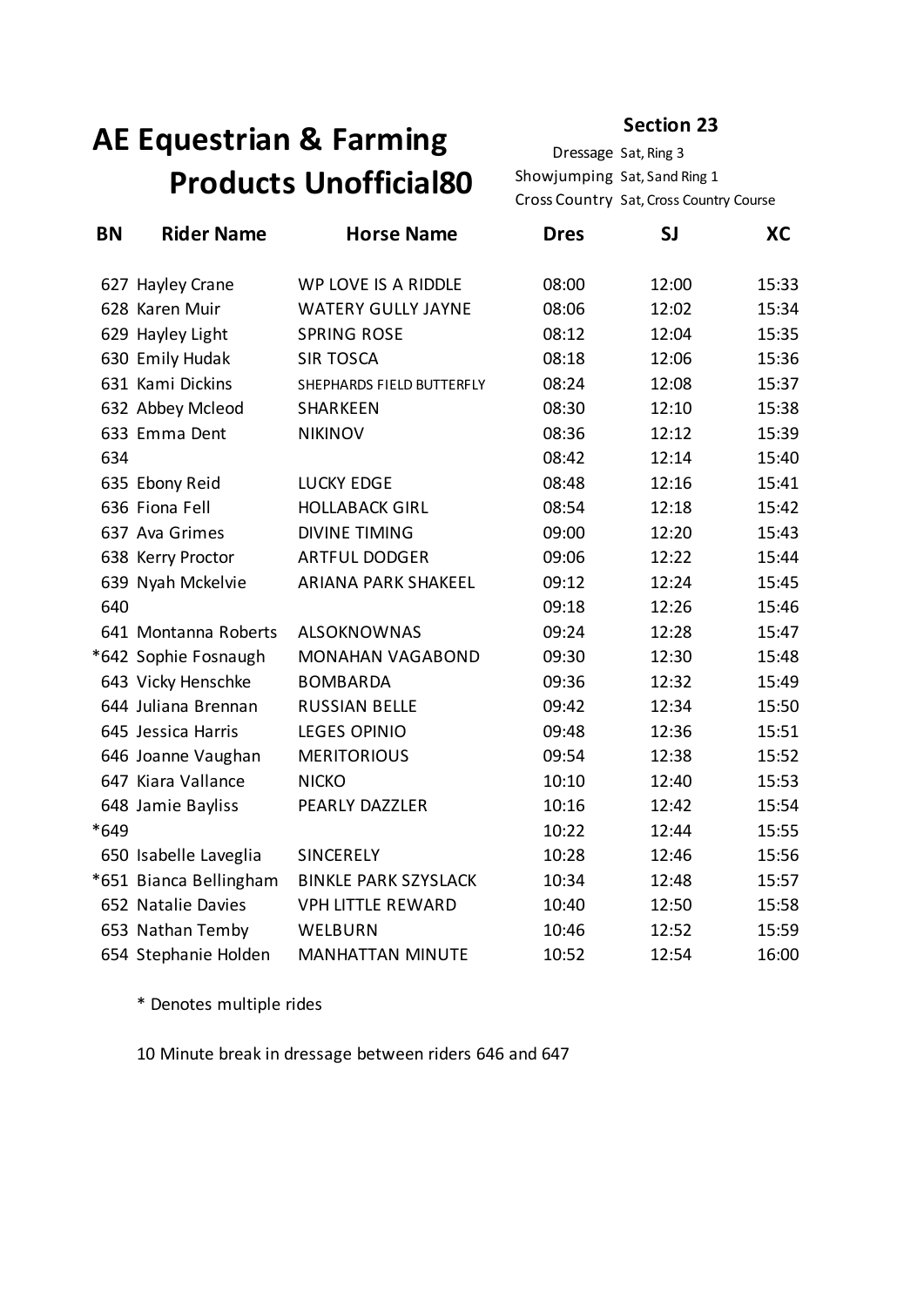## **Equissage Unofficial65**

**Section 24**

Dressage Sat, Ring 11 Showjumping Sat, Sand Ring 2 Cross Country Sat, Cross Country Course

| <b>BN</b> | <b>Rider Name</b>                    | <b>Horse Name</b>             | <b>Dres</b> | <b>SJ</b> | <b>XC</b> |
|-----------|--------------------------------------|-------------------------------|-------------|-----------|-----------|
|           | 658 Holly Fowler                     | ALICE IN WONDERLAND           | 07:30       | 13:00     | 16:10     |
|           | 659 Lily Rose                        | YALOAK GLITZY ASHES           | 07:36       | 13:02     | 16:11     |
|           | 660 Daniella Gagliardi               | <b>DUNELM LOOKING GRAND</b>   | 07:42       | 13:04     | 16:12     |
|           | 661 Diana Taylor                     | TIME TO PLAY                  | 07:48       | 13:06     | 16:13     |
|           | 662 Jade Dickinson                   | <b>STORM TROOPER</b>          | 07:54       | 13:08     | 16:14     |
|           | 663 Aimee Mccann                     | <b>RUBEN</b>                  | 08:00       | 13:10     | 16:15     |
|           | 664 Camille Mason                    | <b>RAHANE CHLOE</b>           | 08:06       | 13:12     | 16:16     |
|           | 665 Brittany Van steense NERO VELOCE |                               | 08:12       | 13:14     | 16:17     |
|           | 666 Claudia Crossing                 | <b>MAYFIELD WINTER SUN</b>    | 08:18       | 13:16     | 16:18     |
|           | 667 Jorja Clarke                     | <b>JP MISSOLIVIA</b>          | 08:24       | 13:18     | 16:19     |
|           | 668 Morgan Walsh                     | <b>DULCET DELUXE</b>          | 08:30       | 13:20     | 16:20     |
|           | *669 Gabriella Van vuren             | <b>BONNIE</b>                 | 08:36       | 13:22     | 16:21     |
|           | *670 Ashley Martyr                   | ABOVE THE CLOUDS              | 08:42       | 13:24     | 16:22     |
|           | 671 Mia Kershaw                      | <b>ATHENA ROSE</b>            | 08:48       | 13:26     | 16:23     |
|           | 672 Sophia Hill                      | <b>BUNDABULLA EARL GREY</b>   | 08:54       | 13:28     | 16:24     |
|           | 673 Chelsea Helder                   | ALL KITTED OUT                | 09:10       | 13:30     | 16:25     |
|           | 674 Jada Hansen                      | <b>CLYDES LITTLE LADY</b>     | 09:16       | 13:32     | 16:26     |
|           | 675 Samantha Davison                 | COCO LAD                      | 09:22       | 13:34     | 16:27     |
|           | 676 Robert Harris                    | DONT GIVE A SCHMIDT           | 09:28       | 13:36     | 16:28     |
|           | 677 Amitie Crowhurst                 | <b>HARLEY</b>                 | 09:34       | 13:38     | 16:29     |
|           | 678 Olivia Wookey                    | <b>MARCKS MAHA</b>            | 09:40       | 13:40     | 16:30     |
|           | 679 Yianni Fouskarinis               | <b>MISS MOLLY</b>             | 09:46       | 13:42     | 16:31     |
|           | *680 Rebecca Stanning                | LIEUTENANT DAN                | 09:52       | 13:44     | 16:32     |
|           | 681 Darcy Pearson                    | <b>ROYAL ENZO</b>             | 09:58       | 13:46     | 16:33     |
|           | 682 Jo Harris                        | MICKEL JAGGER                 | 10:04       | 13:48     | 16:34     |
|           | 683 Solitaire Moses                  | THE GOLDEN HORSE              | 10:10       | 13:50     | 16:35     |
|           | 684 Richard Law                      | TINK-A-BELLE                  | 10:16       | 13:52     | 16:36     |
|           | 685 Samantha Crane                   | WP RIVERSIDE REMINGTON        | 10:22       | 13:54     | 16:37     |
|           | *686 Fran Saunders                   | <b>BRAVESTONE</b>             | 10:28       | 13:56     | 16:38     |
|           | 687 Rebecca Turnbull                 | <b>GORON TORON DON FATALE</b> | 10:34       | 13:58     | 16:39     |

\* Denotes multiple rides

10 Minute break in dressage between riders 672 and 673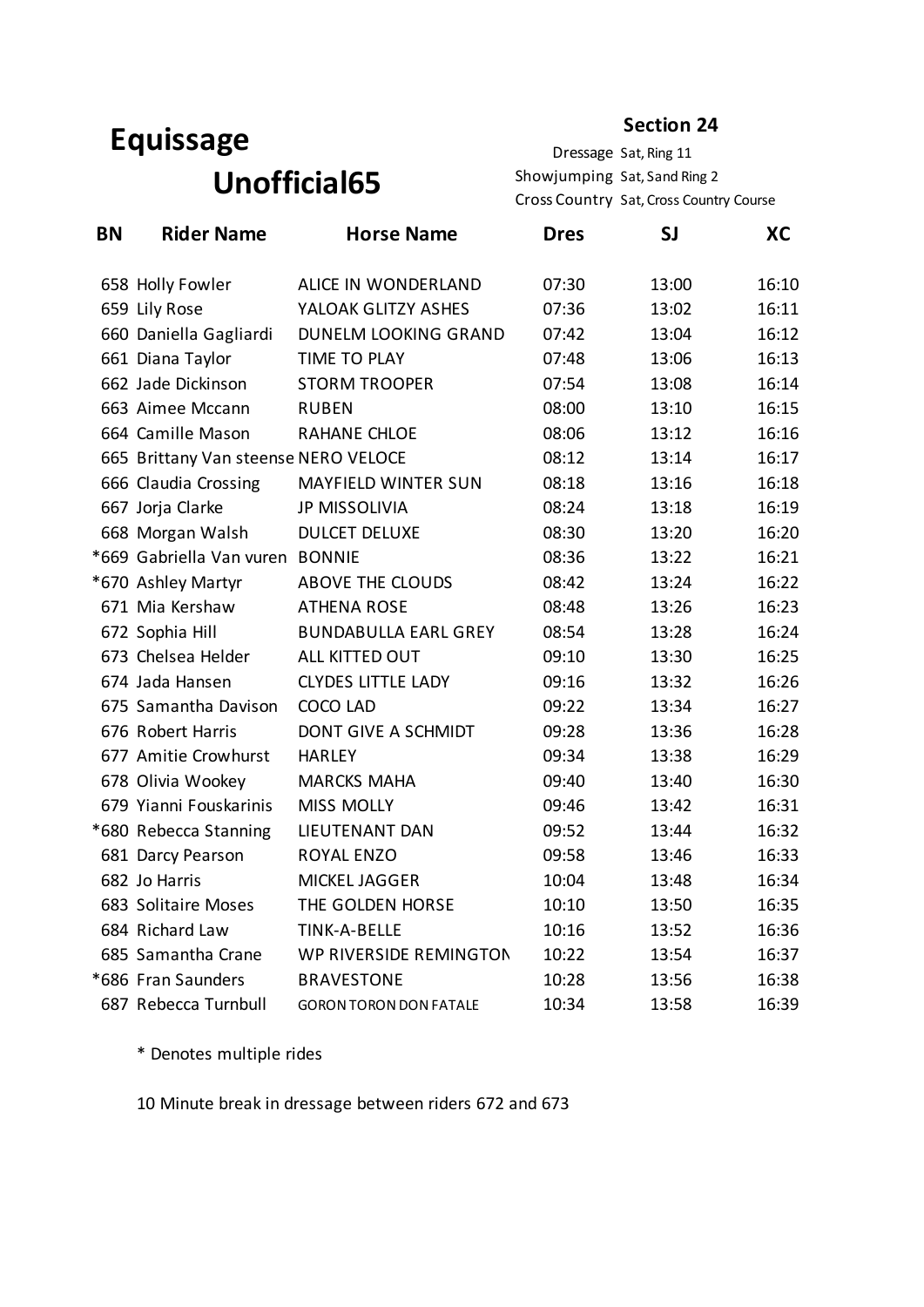## **Rider Video Unofficial65**

#### **Section 25**

Dressage Sat, Ring 10 Showjumping Sat, Sand Ring 2 Cross Country Sat, Cross Country Course

| <b>BN</b> | <b>Rider Name</b>     | <b>Horse Name</b>                | <b>Dres</b> | SJ    | XС    |
|-----------|-----------------------|----------------------------------|-------------|-------|-------|
|           | 691 Eloise Deen       | <b>TOMMY LITTLE</b>              | 07:30       | 14:00 | 16:40 |
|           | 692 Christine Maxwell | <b>STATFORD AMADEUS</b>          | 07:36       | 14:02 | 16:41 |
|           | *693 Audrey Berry     | <b>REGAL DOVE</b>                | 07:42       | 14:04 | 16:42 |
|           | 694 Christine Sanders | <b>RENWICK PARK GLACIER</b>      | 07:48       | 14:06 | 16:43 |
|           | 695 Patricia Zurrer   | <b>OSKAR</b>                     | 07:54       | 14:08 | 16:44 |
|           | 696 Carrie Hatfield   | MULGOA OLIVER JOHN               | 08:00       | 14:10 | 16:45 |
|           | 697 Natasha Smith     | <b>MISSY</b>                     | 08:06       | 14:12 | 16:46 |
|           | 698 Sheridan Meyles   | <b>LUCKY PHOENIX</b>             | 08:12       | 14:14 | 16:47 |
|           | 699 Sarah Curry       | <b>KJEARLY</b>                   | 08:18       | 14:16 | 16:48 |
|           | *700 Abigail Zammit   | HUNTINGSHIRE WHIST               | 08:24       | 14:18 | 16:49 |
|           | *701 Kate Garner      | TARRAGON PARK ROBERT MERCUI      | 08:30       | 14:20 | 16:50 |
|           | 702 Kiana Angus       | <b>FLORAL FEVER</b>              | 08:36       | 14:22 | 16:51 |
|           | 703 Grace Contessi    | <b>DIRTY HARRY</b>               | 08:42       | 14:24 | 16:52 |
|           | 704 Emily Scott-smith | <b>CUTTALENAS LITTLE ROOSTER</b> | 08:48       | 14:26 | 16:53 |
|           | 705 Wendy Height      | <b>CHARCOAL PARK AUREO</b>       | 08:54       | 14:28 | 16:54 |
|           | 706 Ruby Oliver       | <b>AVALEY</b>                    | 09:10       | 14:30 | 16:55 |
|           | 707 Shenae Spratling  | <b>CEDAR</b>                     | 09:16       | 14:32 | 16:56 |
|           | 708 Alyssa Taylor     | COSMOPOLITAN                     | 09:22       | 14:34 | 16:57 |
|           | 709 Kelsey Dodds      | DANZ HONOUR                      | 09:28       | 14:36 | 16:58 |
|           | 710 Chantal Mcnally   | <b>DRUMMER</b>                   | 09:34       | 14:38 | 16:59 |
|           | 711 Josh Hippisley    | KALIMNA SECRET SALLY             | 09:40       | 14:40 | 17:00 |
|           | 712 Jolene Bulled     | <b>KIAMA PARK GALAXY</b>         | 09:46       | 14:42 | 17:01 |
|           | 713 Amelia Mcdougall  | <b>KINGS STYLE</b>               | 09:52       | 14:44 | 17:02 |
|           | 714 Kylie Hardy       | <b>KOYUNA LACEY</b>              | 09:58       | 14:46 | 17:03 |
|           | *715 Prue Calvert     | <b>MANGANITE</b>                 | 10:04       | 14:48 | 17:04 |
|           | 716 Christina Vemis   | <b>MULDER</b>                    | 10:10       | 14:50 | 17:05 |
|           | *717 Hannah Bird      | <b>WEIDEN PARK DARK RAPTURE</b>  | 10:16       | 14:52 | 17:06 |
|           | *718 Leesa Clausing   | <b>ASHAM PIPER</b>               | 10:22       | 14:54 | 17:07 |
| 719       |                       |                                  | 10:28       | 14:56 | 17:08 |
|           | *720 Marnie Jackson   | <b>KARLANA TAKE THAT</b>         | 10:34       | 14:58 | 17:09 |
|           | *721 Ashley Martyr    | PENNY JADE CELTIC GOLDEI         | 10:40       | 15:00 | 17:10 |

\* Denotes multiple rides

10 Minute break in dressage between riders 705 and 706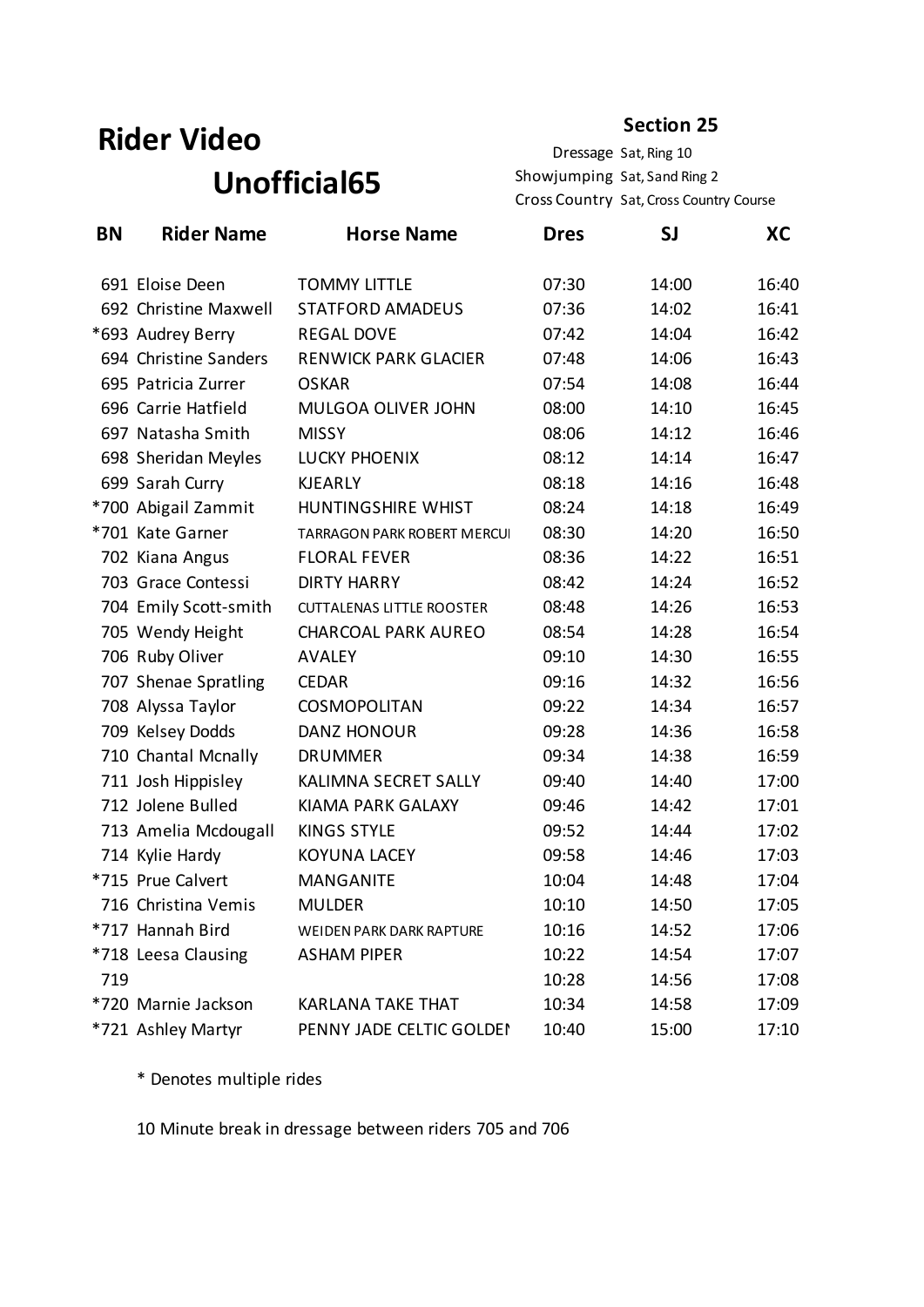# **Style Coating Painting Unofficial65 Fri**

Dressage Fri, Ring 4 Showjumping Sat, Sand Ring 2 Cross Country Sat, Cross Country Course

| BN | <b>Rider Name</b>               | <b>Horse Name</b>         | <b>Dres</b> | <b>SJ</b> | XС    |
|----|---------------------------------|---------------------------|-------------|-----------|-------|
|    | 725 Ella Harvey                 | PRINCESS JASMINE          | 14:00       | 11:00     | 17:10 |
|    | 726 Andrea Wright               | WYUNA PARK ARCHIE         | 14:06       | 11:02     | 17:11 |
|    | *727 Carly Hatton               | PHANTOM OF THE ARENA      | 14:12       | 11:04     | 17:12 |
|    | 728 Kym Tolliday                | <b>WEE WILLIAM</b>        | 14:18       | 11:06     | 17:13 |
|    | 729 Pamela Ormrod               | <b>NEWBURY APOLLO</b>     | 14:24       | 11:08     | 17:14 |
|    | *730 Emma Wilkinson             | <b>GIGGLES</b>            | 14:30       | 11:10     | 17:15 |
|    | 731 Ashlee Whitworth            | <b>TIGER TIM</b>          | 14:36       | 11:12     | 17:16 |
|    | 732 Jessica Wulf                | <b>SOUTH ARBOR</b>        | 14:42       | 11:14     | 17:17 |
|    | 733 Megan Wiltshire             | <b>ROCKY MORTAIN</b>      | 14:48       | 11:16     | 17:18 |
|    | 734 Kimberly Johnson            | <b>SUNLEA PARK DAVINA</b> | 14:54       | 11:18     | 17:19 |
|    | 735 Ava D'orsogna               | MAXAMILLION               | 15:00       | 11:20     | 17:20 |
|    | 736 Stacey Lawrence             | <b>FLASH GORDON</b>       | 15:06       | 11:22     | 17:21 |
|    | 737 Isabella Jones              | <b>ELLA STAR</b>          | 15:12       | 11:24     | 17:22 |
|    | 738 Benjamin Fell               | <b>CALMING INFLUENCE</b>  | 15:18       | 11:26     | 17:23 |
|    | 739 Ashleigh Archer             | <b>BILLY THE KID</b>      | 15:24       | 11:28     | 17:24 |
|    | 740 Claire Webber               | <b>ARIS AMERIGO</b>       | 15:40       | 11:30     | 17:25 |
|    | 741 Sumher Pendavingh BELSBRO   |                           | 15:46       | 11:32     | 17:26 |
|    | *742 Sophie Hendricks           | <b>VINCENT VAN GOO</b>    | 15:52       | 11:34     | 17:27 |
|    | 743 Marnie Barrett              | DANYIERA PARK SAPPHIRE    | 15:58       | 11:36     | 17:28 |
|    | 744 Jaz Middleton               | <b>ETERNITY</b>           | 16:04       | 11:38     | 17:29 |
|    | 745 Ose Siewertsen              | <b>KLASSIK SEA GIRL</b>   | 16:10       | 11:40     | 17:30 |
|    | 746 Kylie Waite                 | MOMO MERINO               | 16:16       | 11:42     | 17:31 |
|    | 747 Madeleine Theobald RED VEDO |                           | 16:22       | 11:44     | 17:32 |
|    | 748 Jemima Key                  | SHADECLOTH                | 16:28       | 11:46     | 17:33 |
|    | 749 Erica Foden                 | <b>SOUTHERN BLAST</b>     | 16:34       | 11:48     | 17:34 |
|    | 750 Michelle Harris             | VALENTINE LODGE DONATA    | 16:40       | 11:50     | 17:35 |
|    | 751 Ella Scammell               | <b>VAPPU</b>              | 16:46       | 11:52     | 17:36 |
|    | 752 Nora Don                    | WAYMERE OAKS MORAND/      | 16:52       | 11:54     | 17:37 |
|    | *753 Tamara Caspersz            | <b>KAPETA FANTASY</b>     | 16:58       | 11:56     | 17:38 |
|    | *754 Emily Anker                | <b>WALK OF SHAMEUS</b>    | 17:04       | 11:58     | 17:39 |
|    | 755 Kiara Davis                 | <b>XENA</b>               | 17:10       | 12:00     | 17:40 |
|    | *756 Jessica Grossman           |                           | 17:16       | 12:02     | 17:41 |

\* Denotes multiple rides

10 Minute break in dressage between riders 739 and 740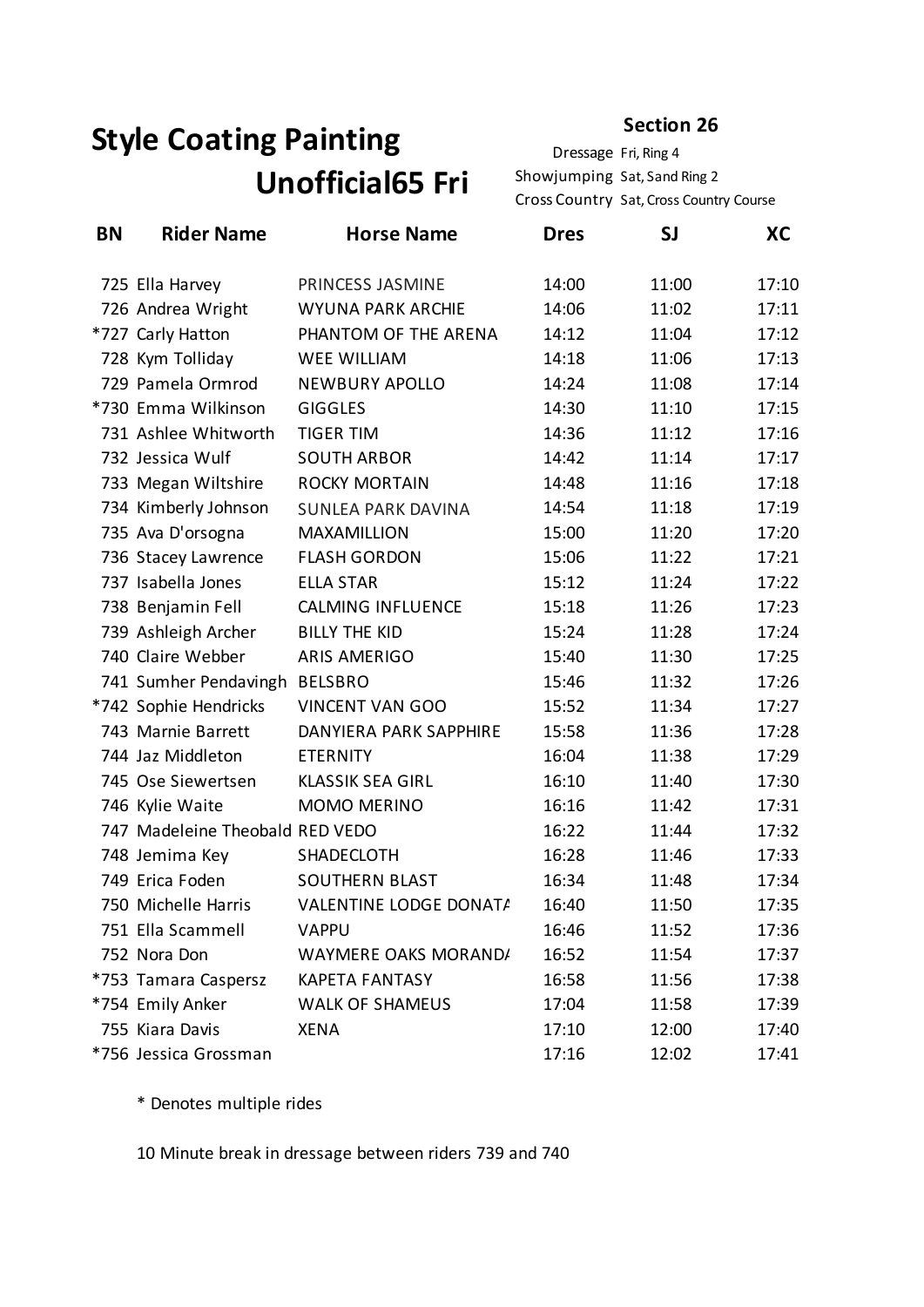# **Maroondah Printing Unofficial65 Fri**

Dressage Fri, Ring 7, Showjumping Sat, Sand Ring 2 Cross Country Sat, Cross Country Course

| <b>BN</b> | <b>Rider Name</b>      | <b>Horse Name</b>              | <b>Dres</b> | SJ    | XC    |
|-----------|------------------------|--------------------------------|-------------|-------|-------|
|           | 760 Mia Tavoletti      | <b>SAINT PETER</b>             | 14:00       | 12:00 | 17:42 |
|           | 761 Kimberley Machell  | <b>RIPPER ZIPPER</b>           | 14:06       | 12:02 | 17:43 |
|           | *762 Caitlin Smith     | <b>AUDREY OF TIFFANY</b>       | 14:12       | 12:04 | 17:44 |
|           | 763 Deborah Van iersel | REYNVAN COLNAGO                | 14:18       | 12:06 | 17:45 |
| 764       |                        |                                | 14:24       | 12:08 | 17:46 |
|           | 765 Roxanne Young      | PROLETARIAT                    | 14:30       | 12:10 | 17:47 |
|           | 766 Anna Kramarev      | MYSTIC SHADOWS DELTA FOXFIF    | 14:36       | 12:12 | 17:48 |
|           | 767 Michelle Rogan     | <b>MOFFEE</b>                  | 14:42       | 12:14 | 17:49 |
|           | 768 Ebony Linford      | <b>KYLUKI FOREVER GABRIELL</b> | 14:48       | 12:16 | 17:50 |
|           | *769 Fran Saunders     | <b>MOUNT BECKWORTH</b>         | 14:54       | 12:18 | 17:51 |
|           | 770 Eleri Dear         | <b>FOR PETE SAKE</b>           | 15:00       | 12:20 | 17:52 |
|           | 771 Jessica Gregory    | <b>DJ BRILLIANT FUTER</b>      | 15:06       | 12:22 | 17:53 |
|           | 772 Tamara Caspersz    | <b>WOODCROFT</b>               | 15:12       | 12:24 | 17:54 |
|           | 773 April Robinson     | <b>BOBBY</b>                   | 15:18       | 12:26 | 17:55 |
|           | 774 Thomas Harrison    | ZP HOMELESS HENRY              | 15:24       | 12:28 | 17:56 |
|           | 775 Amber Mcmanus      | AN AMERICAN TRILOGY            | 15:40       | 12:30 | 17:57 |
|           | 776 Sarina Mcdermott   | <b>CASTLE BARONESS</b>         | 15:46       | 12:32 | 17:58 |
|           | 777 Danielle Smith     | DANSON DON FIESTA              | 15:52       | 12:34 | 17:59 |
|           | 778 Megan Deans        | <b>DYNAMIC MAXIMUS</b>         | 15:58       | 12:36 | 18:00 |
|           | 779 Asha Lloyd         | <b>JAROSITE GRYFFINDOR</b>     | 16:04       | 12:38 | 18:01 |
|           | 780 Edith Kane         | <b>KLASSIK GREY TOP</b>        | 16:10       | 12:40 | 18:02 |
|           | 781 Deborah Frier      | MANSFIELD PARK MATRIX          | 16:16       | 12:42 | 18:03 |
|           | 782 Linda Lewis        | MY BOY SCOUT                   | 16:22       | 12:44 | 18:04 |
| 783       |                        |                                | 16:28       | 12:46 | 18:05 |
|           | *784 Emma Wilkinson    | POPPY PRIMROSE                 | 16:34       | 12:48 | 18:06 |
|           | *785 Carly Hatton      | <b>TOUCHED BY LIGHTNING</b>    | 16:40       | 12:50 | 18:07 |
|           | *786 Rachel Dargue     | <b>KONADO</b>                  | 16:46       | 12:52 | 18:08 |
|           | *787 Rebecca Cane      | <b>WHERE TAUPAE</b>            | 16:52       | 12:54 | 18:09 |
|           | *788 Rebecca Stanning  | <b>OUTLAW JAZZ</b>             | 16:58       | 12:56 | 18:10 |
|           | 789 Jemma Turner       | <b>SNIP OF TIME</b>            | 17:04       | 12:58 | 18:11 |

\* Denotes multiple rides

10 Minute break in dressage between riders 774 and 775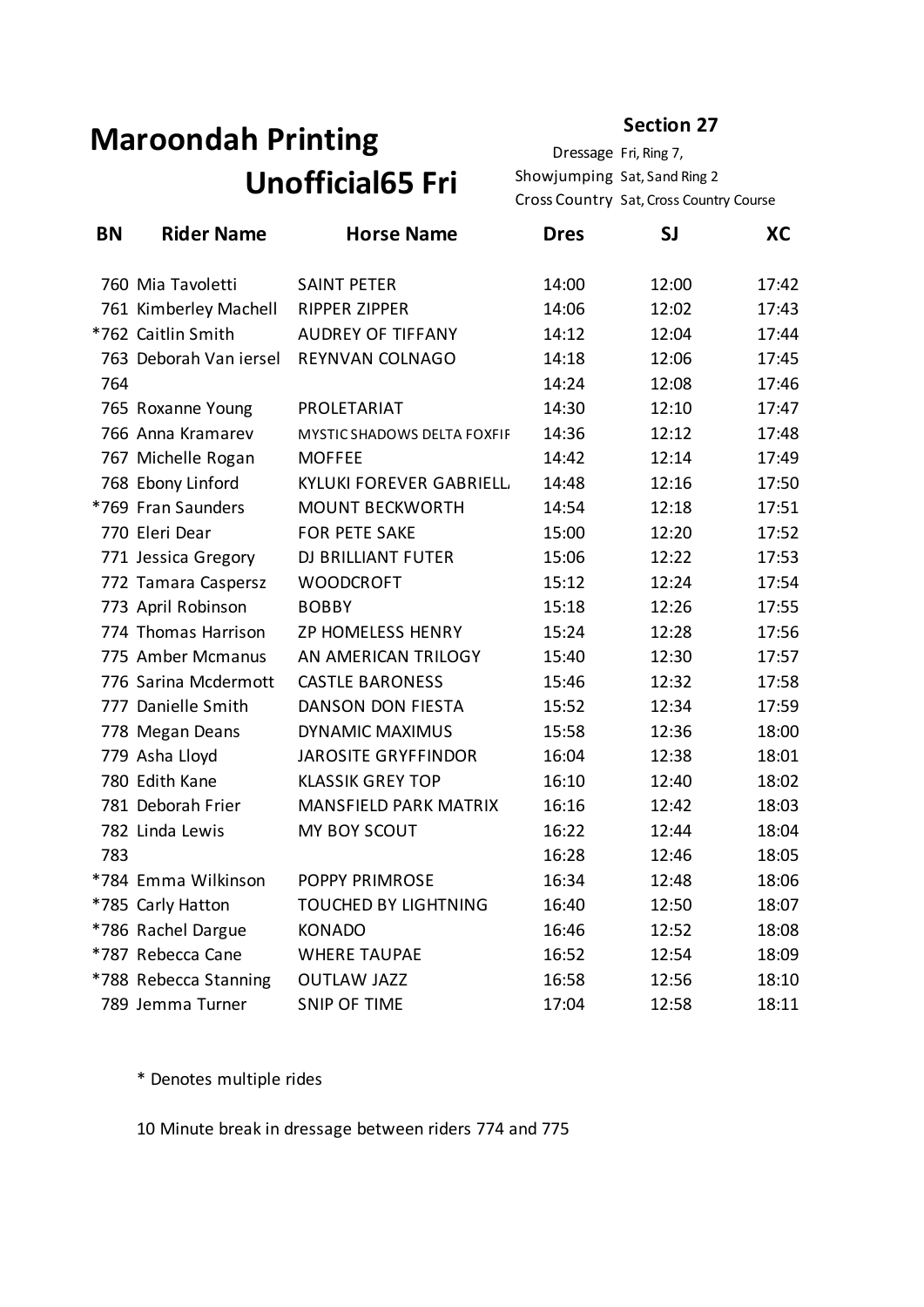## **Livermol Young Event Horse**

Conformation Sat, Red Sand Arena, Dressage Sat, Ring 1 Paces Sat, Next to Dressage Showjumping Sun,Sand Arena Ring 2

| <b>BN</b> | <b>Rider Name</b>       | <b>Horse Name</b>           | Conf  | <b>Drs</b> | <b>Paces</b> |
|-----------|-------------------------|-----------------------------|-------|------------|--------------|
|           | *794 Bronte Bravo       | <b>KOYUNA DYNASTY</b>       | 11:20 | 16:30      | 16:40        |
|           | *795 Courtney Munro     | <b>BELLHAVEN CANDY</b>      | 11:25 | 16:36      | 16:46        |
|           | *796 Julie Bramucci     | <b>RAFIKI EPIC DEAL</b>     | 11:30 | 16:42      | 16:52        |
|           | *797 Yona Lloyd         | MISCHIEF MANAGED TO DA      | 11:35 | 16:48      | 16:58        |
|           | *798 Christopher Height | <b>LUCKY CONTENDER</b>      | 11:40 | 16:54      | 17:04        |
|           | *799 Bianca Sigismundi  | <b>JOHN SNOW</b>            | 11:45 | 17:00      | 17:10        |
|           | *800 Lamoza Velisha     | <b>BYALEE BIANCA</b>        | 11:50 | 17:06      | 17:16        |
|           | 801 Linda Williams      | <b>AUTUMN GOLD</b>          | 11:55 | 17:12      | 17:22        |
|           | *802 Tess Morrow        | <b>AUSSIE</b>               | 12:00 | 17:18      | 17:28        |
|           | *803 Stacey Briggs      | <b>MARENGO NOUVEAU</b>      | 12:05 | 17:24      | 17:34        |
|           | *804 Paul Buckland      | COLDSTREAM DÉJÀ VU          | 12:10 | 17:30      | 17:40        |
|           | *805 Bronte Bravo       | KOYUNA QUE SERÃ SERA        | 12:15 | 17:36      | 17:46        |
|           | *806 Jasmyn Beesley     | <b>JAZDAN PITCH PERFECT</b> | 12:20 | 17:42      | 17:52        |

\* Denotes multiple rides